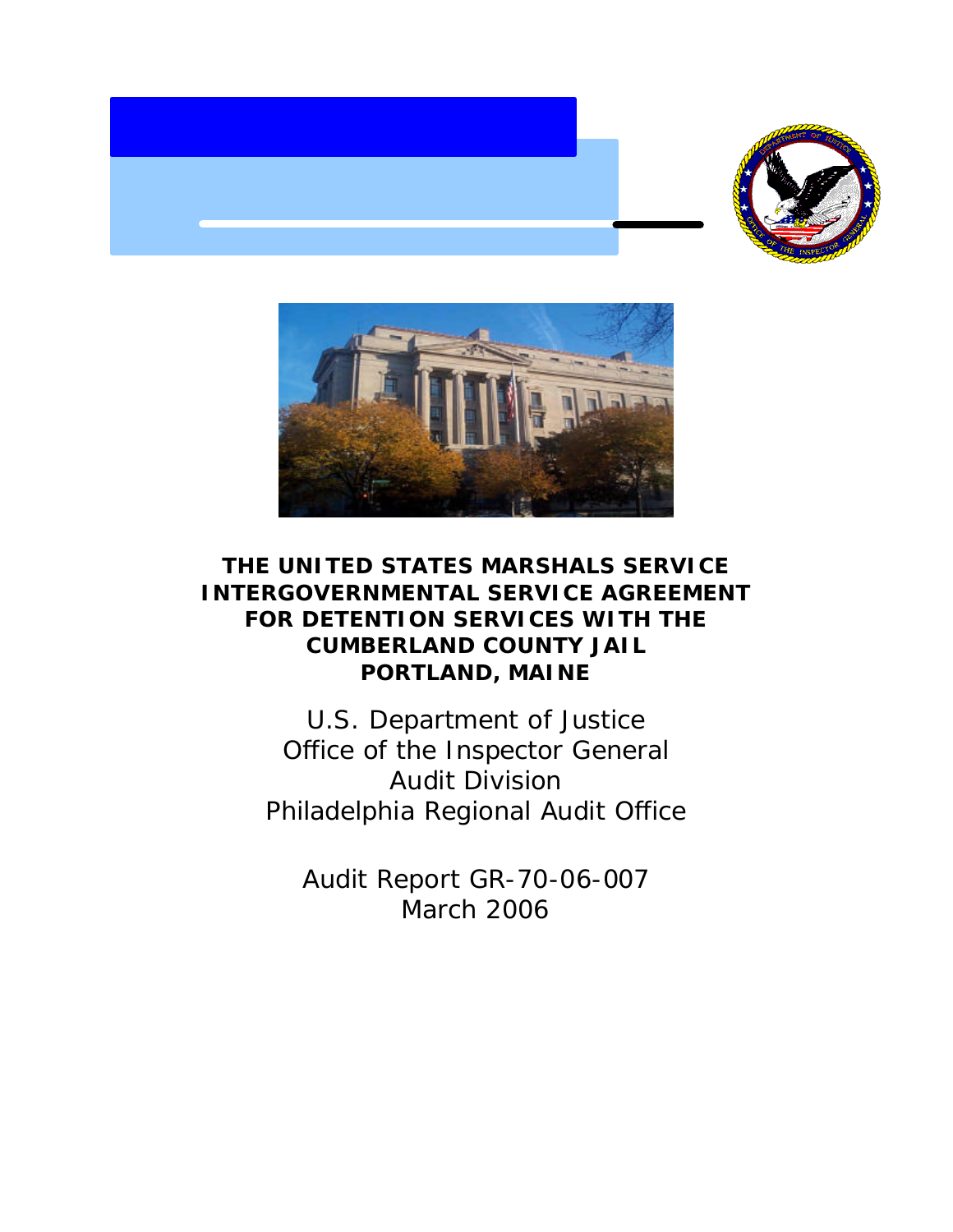#### **THE UNITED STATES MARSHALS SERVICE INTERGOVERNMENTAL SERVICE AGREEMENT FOR DETENTION SERVICES WITH THE CUMBERLAND COUNTY JAIL PORTLAND, MAINE**

#### **EXECUTIVE SUMMARY**

The United States Marshals Service (USMS) assumes custody of individuals arrested by all federal agencies and is responsible for housing and transporting prisoners from the time they are brought into federal custody until they are either acquitted or sentenced. Each day, the USMS houses approximately 53,000 detainees. Typically, the USMS detains about 75 percent of its prisoners in state and local detention facilities; the remainder are housed in Federal Bureau of Prisons facilities. Title 18, United States Code § 4013 (a), authorizes the Attorney General to make payments from the Federal Prisoner Detention Appropriation for the necessary clothing, medical care, guard services, housing, care, and security of prisoners held in the custody of the USMS pursuant to federal law, under agreements with state or local units of government. To meet its detention requirements and to acquire jail space, the USMS executes Intergovernmental Service Agreements (IGA) with approximately 1,300 state and local governments.

 provided to state or local prisoners in a specific facility. The USMS requires USMS Prisoner Services Division for review, evaluation, and approval. An IGA is a formal written agreement between the USMS and a state or local government to house federal prisoners at a fixed per diem rate, or jail day rate. The USMS bases the jail day rates it pays to house federal prisoners on the actual and allowable costs for the same level of service the governmental unit to: (1) establish and maintain accounting systems and financial records that accurately account for the funds awarded, (2) comply with federal financial management standards, and (3) notify the USMS of any significant changes to its facilities. To request a jail day rate or an increase in an existing jail day rate, the USMS requires local governments to complete and submit a Form USM-243, *Cost Sheet for Detention Services*  to the local USMS office. The local office forwards the cost sheet to the

To assist state and local governments with the completion of the Form USM-243, the USMS publishes the *Cost Sheet for Detention Services – Form USM-243 Instructions*. The cost sheet instructions establish guidelines for determining: (1) if the direct and indirect costs are allowable and allocable to the IGA, (2) how prisoner population data is entered into the cost sheet, and (3) what adjustments to allowable federal expenditures may be necessary based on the local operating costs of the facility.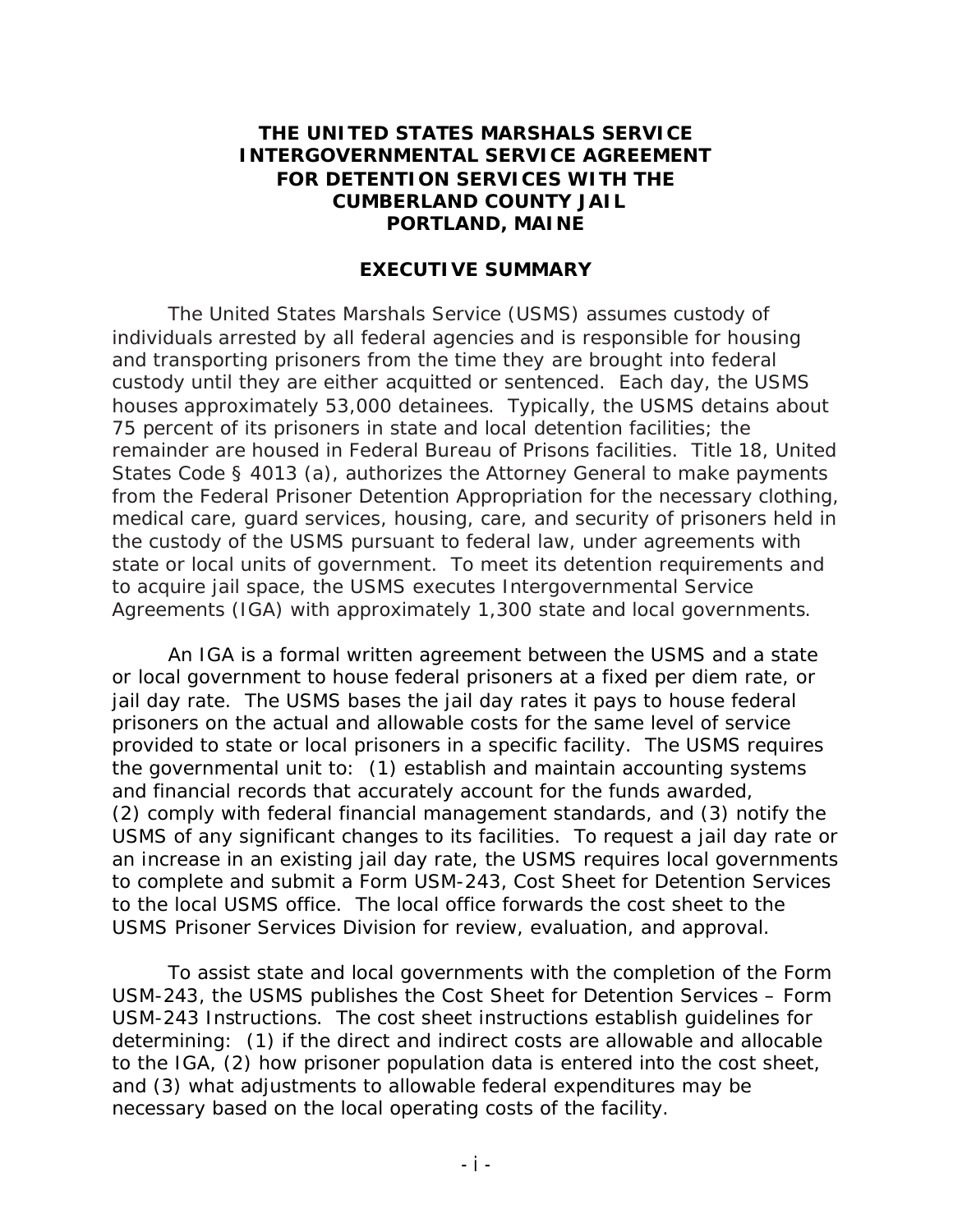The Office of the Inspector General (OIG), Audit Division, completed this audit of the IGA between the USMS and the Cumberland County Jail (CCJ), located in Cumberland County, Maine. Under the terms of the primary IGA, effective in 1997, the CCJ provided housing, safekeeping, and subsistence for adult male and female federal prisoners and was reimbursed at a daily per diem, or jail day rate for each federal prisoner incarcerated in the county's jail.<sup>1</sup> The original IGA provided a jail day rate of \$81.97, and was modified three times to increase the jail day rate as follows: (1) in January 1999 to \$82.96, (2) in June 2003 to \$92.83, and (3) in July 2003 to \$103.96. The current IGA is effective until June 30, 2006.<sup>2</sup>

 The objectives of our audit were to determine if: (1) the jail day rate detention and care of federal inmates were allowable, allocable, and was current, complete, and accurate, (2) the costs used to support the reasonable under OMB Circular A-87, *Cost Principles for State, Local, and Indian Tribal Governments* (OMB A-87), and (3) the total dollars billed to the USMS were accurate.

 supported. However, we found that the jail day rate in effect from July 2003 through December 2004 was not fully supported. Because the CCJ \$202,354 during the 2 years we audited (\$137,683 in FY 2003 and \$64,671 in FY 2004). Because the USMS bases the jail day rates it pays on the caused a significant decrease in the CCJ's jail day rates. We describe our Our audit period covered 2 years, the period from January 1, 2003, through December 31, 2004. The CCJ billed the USMS a total of \$6,412,702 to house federal prisoners during these 2 years. Based on our analysis of the jail day rates and supporting costs for this period, we found that the jail day rates paid to the CCJ from January 2003 through June 2003 are experienced a significant increase in its inmate population between FY 2002 and FY 2004 (26.2 percent), the jail day rate from July 2003 to December 2004 was overstated. We concluded the USMS overpaid the CCJ by annual number of jail days divided into the annual operating costs of the jail, the sharp increase in the inmate population during the 2 years we audited

 $\overline{a}$ 

 $1$  A jail day is the equivalent of one person incarcerated for one day and begins on the date of arrival but does not include the date of departure. The total number of jail days per year is divided into the annual operating cost of the jail to determine the jail day rate.

 $2$  The IGA also includes limited funding for guard services to support federal prisoners treated at local hospitals. We discuss this funding in Appendix I.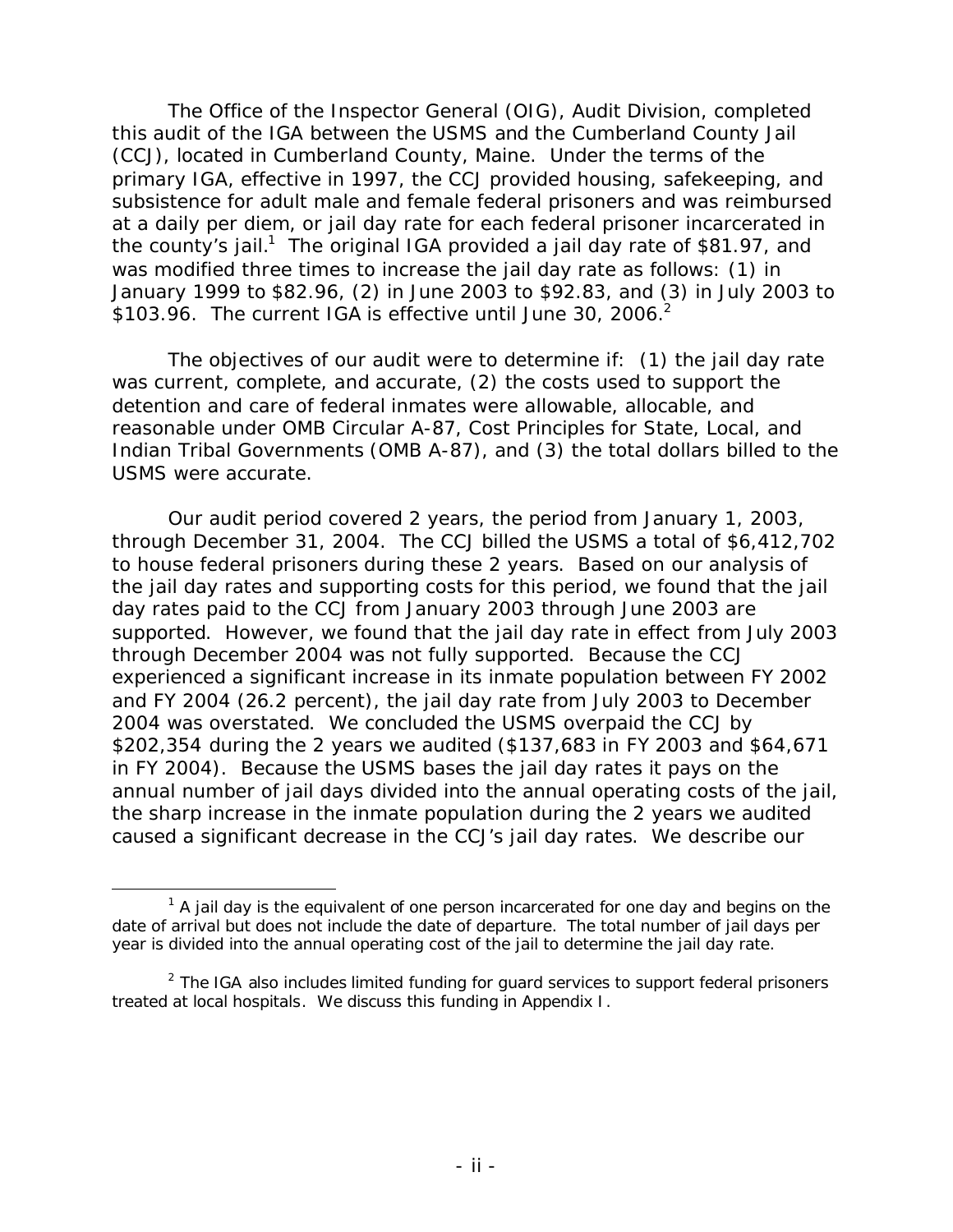methodology for determining the impact of the increase in the number of jail days on the jail day rate later in this report.

agreed with our findings and recommendations. We discussed the results of our audit with a CCJ official, who generally agreed with our findings and recommendations. - iii -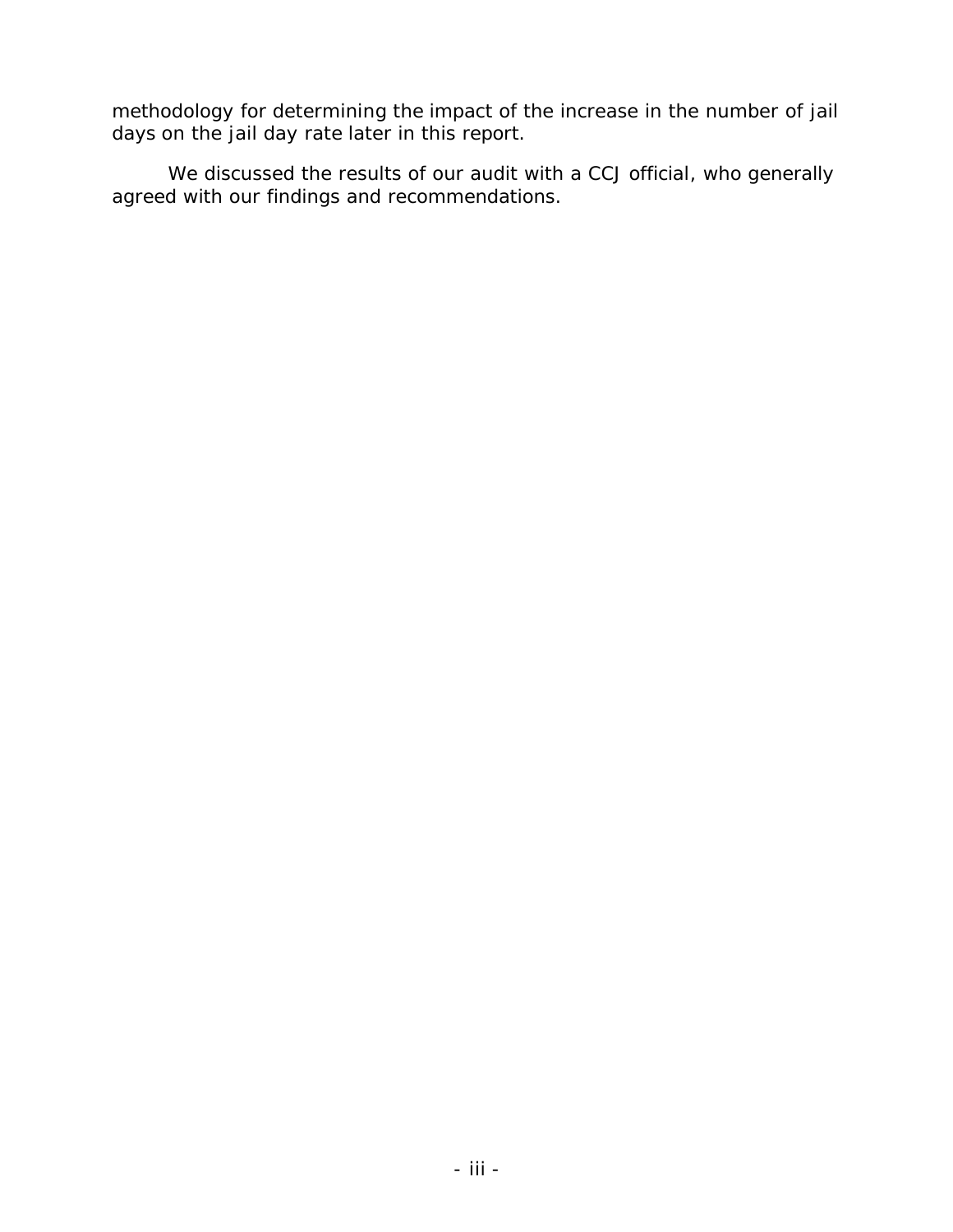## **TABLE OF CONTENTS**

| Equipment and Building Depreciation 13 |  |
|----------------------------------------|--|
|                                        |  |
|                                        |  |
|                                        |  |
|                                        |  |
|                                        |  |

**Appendix I - OBJECTIVES, SCOPE, AND METHODOLOGY ....... 16 Appendix II - SCHEDULE OF DOLLAR-RELATED FINDINGS.... 18**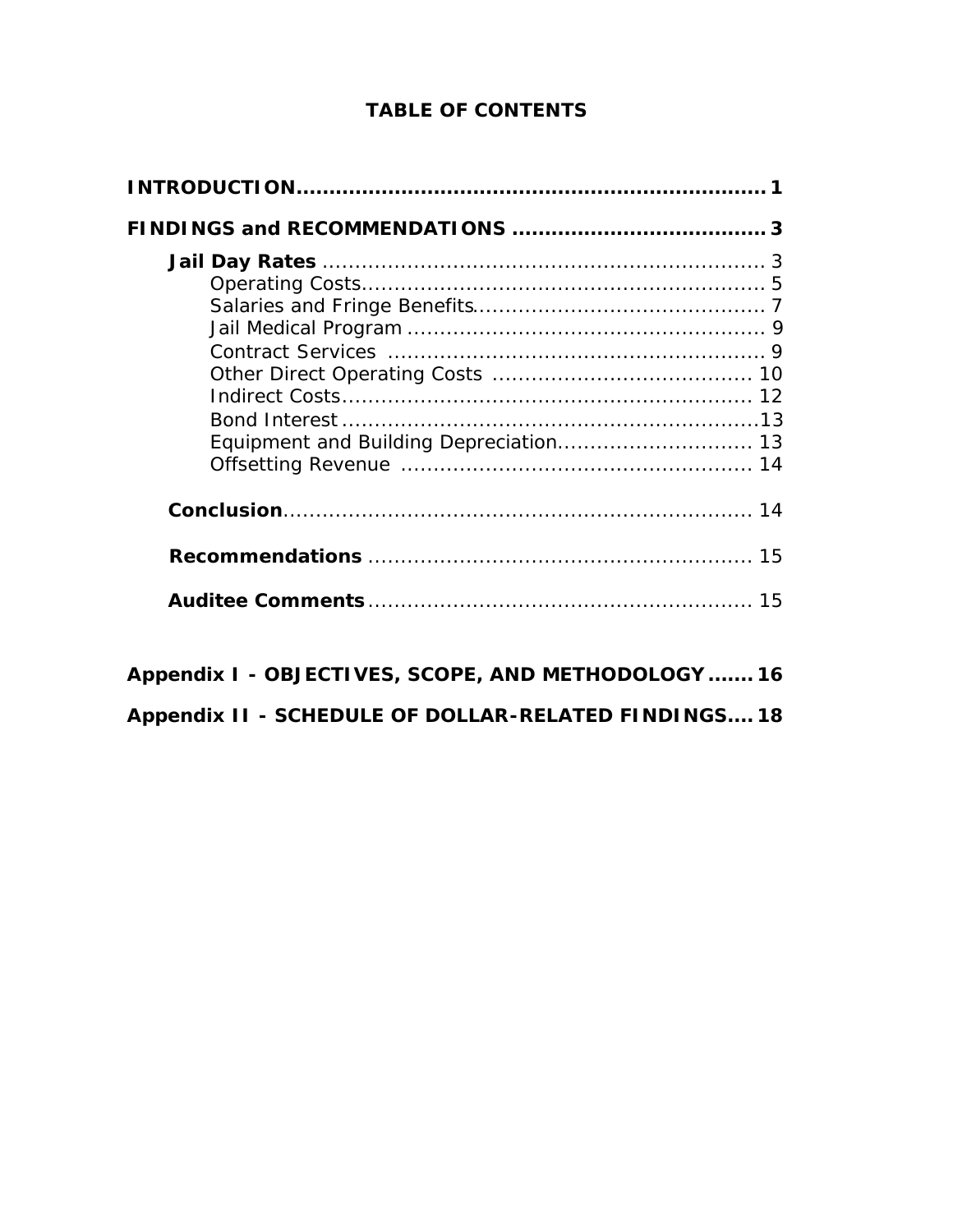#### **INTRODUCTION**

 remainder are housed in Federal Bureau of Prisons facilities. Title 18, United to acquire jail space, the USMS executes Intergovernmental Agreements The United States Marshals Service (USMS) assumes custody of individuals arrested by all federal agencies and is responsible for housing and transporting prisoners from the time they are brought into federal custody until they are either acquitted or sentenced. Each day, the USMS houses approximately 53,000 detainees. Typically, the USMS detains about 75 percent of its prisoners in state and local detention facilities; the States Code § 4013 (a), authorizes the Attorney General to make payments from the Federal Prisoner Detention Appropriation for the necessary clothing, medical care, guard services, housing, care, and security of prisoners held in the custody of the USMS pursuant to federal law, under agreements with state or local units of government. To meet its detention requirements and (IGA) with approximately 1,300 state and local governments.

 provided to state or local prisoners in a specific facility. The USMS requires *Detention Services*, to the local USMS office. The local office forwards the approval. An IGA is a formal written agreement between the USMS and a state or local government to house federal prisoners at a fixed per diem rate, or jail day rate. The USMS bases the jail day rates it pays to house federal prisoners on the actual and allowable costs for the same level of service the governmental unit to: (1) establish and maintain accounting systems and financial records that accurately account for the funds awarded, (2) comply with federal financial management standards, and (3) notify the USMS of any significant changes to its facilities. To request a jail day rate or an increase in an existing jail day rate, the USMS requires the local governments to complete and submit a Form USM-243, *Cost Sheet for*  cost sheet to the USMS Prisoner Services Division for review, evaluation, and

 and (3) what adjustments to allowable federal expenditures may be To assist state and local governments with the completion of the Cost Sheet, the USMS publishes the *Cost Sheet for Detention Services – Form USM-243 Instructions*. The cost sheet instructions establish guidelines for determining: (1) if the direct and indirect costs are allowable and allocable to the IGA, (2) how prisoner population data is entered into the cost sheet, necessary based on the local operating costs of the facility.

The USMS awarded the Cumberland County Jail (CCJ) in Portland, Maine, IGA Number J-A36-M-006 on January 8, 1997. According to the IGA,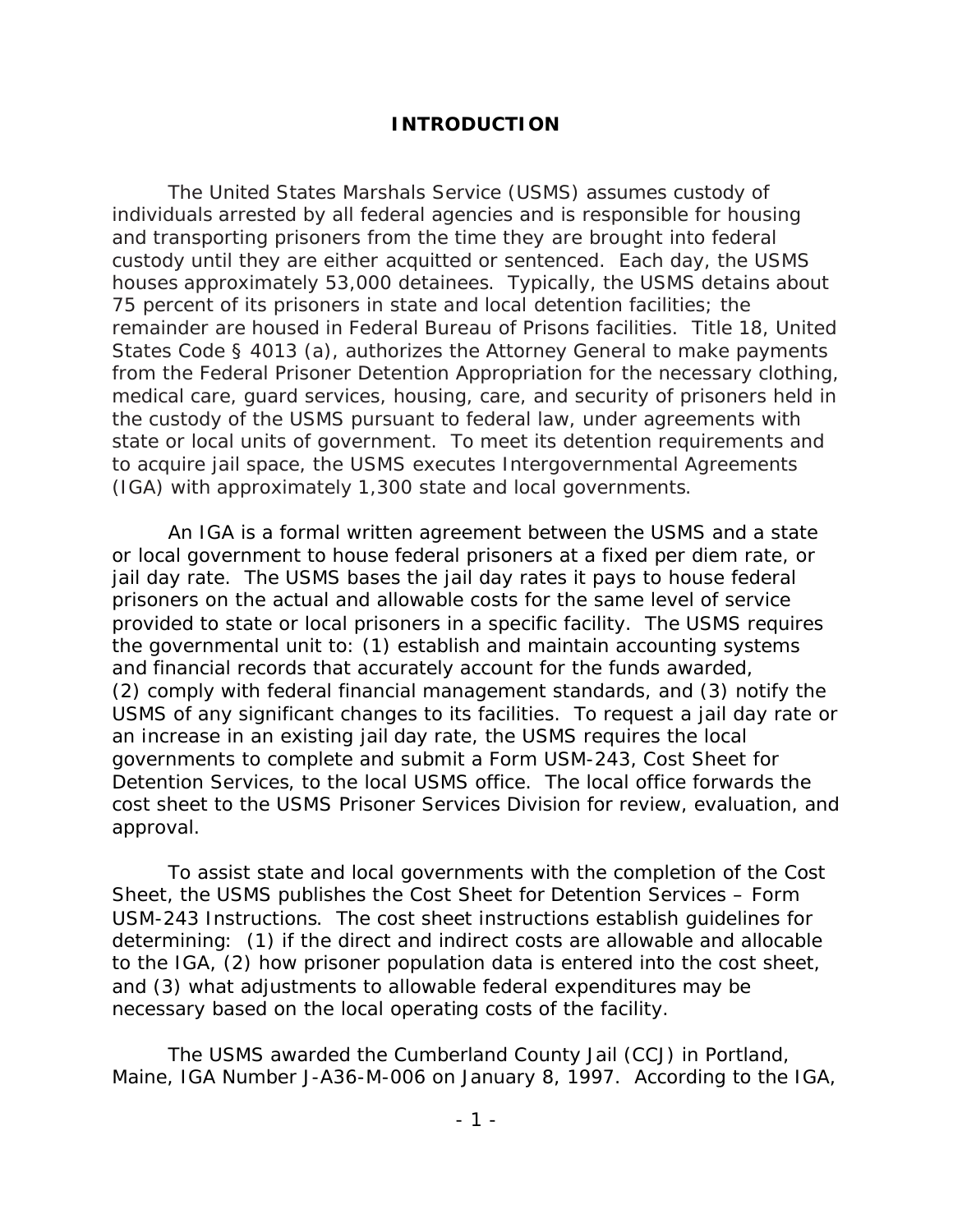prisoners were to be housed in the CCJ at a rate of \$81.97 with an estimated annual payment of \$1,675,467. The USMS and the CCJ modified the original IGA three times as noted in the following table.

| Agreement                       | Agreement<br>Number <sup>3</sup> | Effective<br>Date | End<br>Date | Jail Day<br>Rate | Estimated<br>Annual<br>Payment |
|---------------------------------|----------------------------------|-------------------|-------------|------------------|--------------------------------|
| Primary                         | J-A36-M-006                      | 1/8/97            | 12/31/98    | \$81.97          | \$1,675,467                    |
| Modification 1                  | 36-99-088                        | 1/1/99            | 5/31/03     | \$82.96          | \$1,695,702                    |
| Modification $2 \mid 36-99-088$ |                                  | 6/1/03            | 6/30/03     | \$92.82          | \$1,897,241                    |
| Modification 3 36-99-088        |                                  | 7/1/03            | 6/30/06     | \$103.97         | \$2,125,147                    |

#### **Intergovernmental Service Agreements Between the Untied States Marshals Service and the Cumberland County Jail**

Source: USMS records

We limited the scope of our audit to the two most recent complete fiscal years (FY), FY 2003 and FY 2004.

## *Cumberland County Jail*

Cumberland County, Maine, includes the county seat, the City of Portland. The county's population of 265,612 represents 20 percent of the state's population. The CCJ, a part of the County Sheriff's department, became the first corrections institution in the state to receive national accreditation, and in 2002 the State of Maine's Department of Corrections increased the total long-term capacity of the CCJ to 539 inmates as a result of the expansion of jail facilities. The CCJ can house up to 58 additional inmates in its Community Corrections Center, a minimum-security prerelease facility designed to assist inmates with their re-entry into society.<sup>4</sup>

 $\overline{a}$  $3$  Although the agreement number changed with the first modification, portions of the primary agreement remain in effect until June 30, 2006.

<sup>&</sup>lt;sup>4</sup> The CCJ does not house federal prisoners in its Community Corrections Center.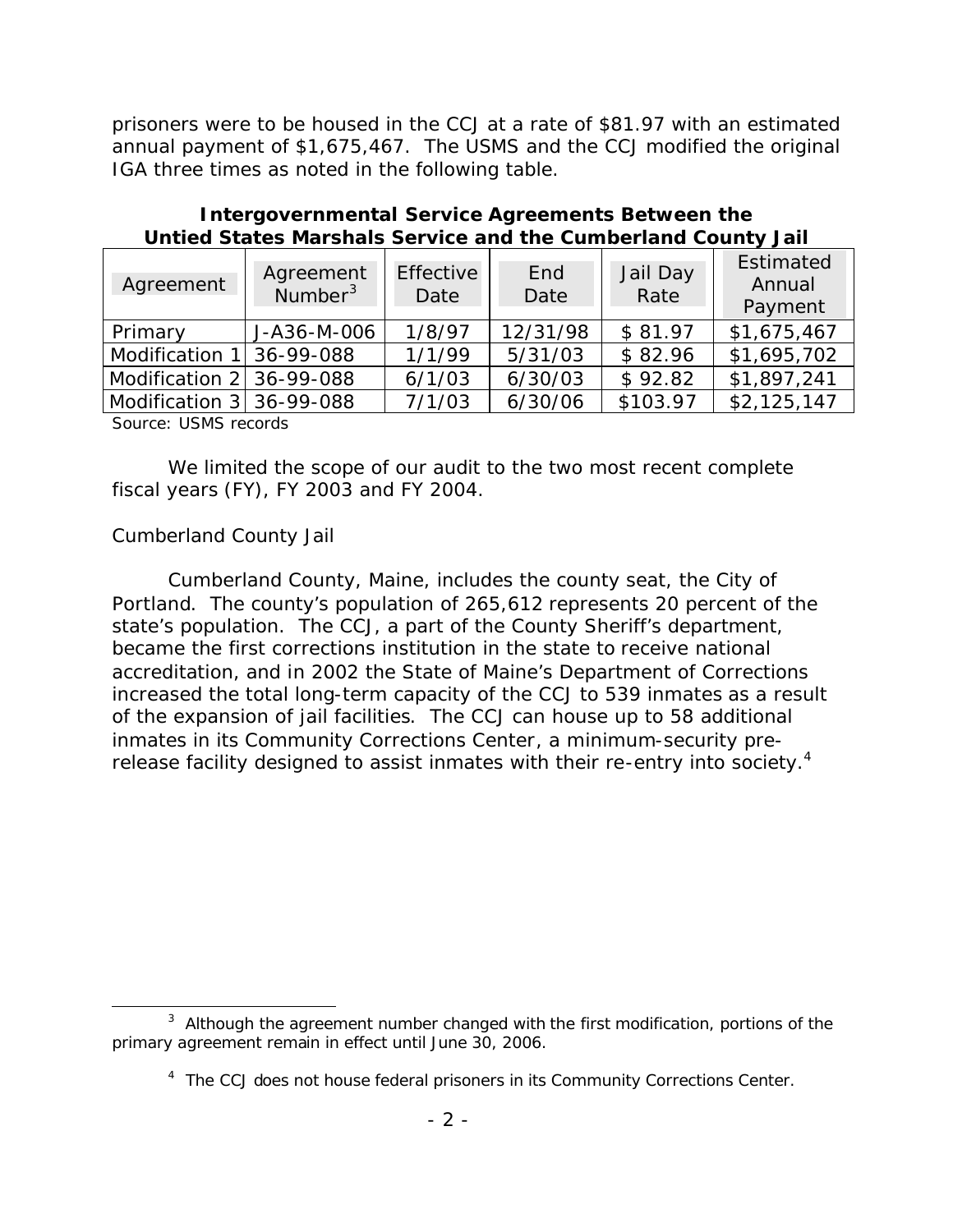## **FINDINGS AND RECOMMENDATIONS**

We determined that while the jail day rates used by CCJ were supported for the period from January to June 2003, the rate was not fully supported for the period of July 2003 through December 2004. As a result, the USMS overpaid CCJ \$202,354 for housing federal inmates. The jail day rate was not fully supported for this period due to increases in the prisoner population at the jail. As the prison population increased over 26 percent, the costs per prisoner decreased, including the cost per federal detainee.

## **Jail Day Rates**

In reviewing the jail day rates for FYs 2003 and 2004, we found that the jail day rates in effect between January 1, 2003, and June 30, 2003, were supported. Based on our calculations, the FY 2003 audited jail day rate of \$95.44 supports the jail day rates in effect between January 1, 2003 and June 30, 2003 (\$82.96 and \$92.83). However, our audited jail day rate does not support the rate for the remaining period we reviewed, July 1, 2003, through December 31, 2004 (\$103.96). We summarized the methodology used to calculate our audited jail day rates in the following table.

|                               | FY 2003      | <b>FY 2004</b> |
|-------------------------------|--------------|----------------|
| <b>Total Expenses</b>         | \$14,845,980 | \$16,570,697   |
| Less: Audit Exceptions        | (\$506, 277) | (\$515,644)    |
| Less: Offsetting Revenues     | (\$22,473)   | ( \$5,831)     |
| Equals: Allowable costs       | \$14,317,230 | \$16,049,222   |
| Divided by: Total Jail Days   | 150,015      | 157,014        |
| Equals: Audited Jail Day Rate | \$95.44      | \$102.22       |

**Audited Jail Day Rates** 

Source: CCJ accounting records and jail day count records

 population data. Although the results for our audit demonstrate the CCJ's The CCJ prepared its cost sheet using FY 2002 accounting and inmate jail day rate increased between FY 2003 and FY 2004, the rates we calculated for both fiscal years do not support the current jail day rate of \$103.96. The jail day rates we calculated are lower because, between FY 2002 and FY 2004, the total jail days increased at a significantly higher rate then allowable costs. Because the total jail days increased at a higher rate then allowable costs, the audited jail rate decreased. The following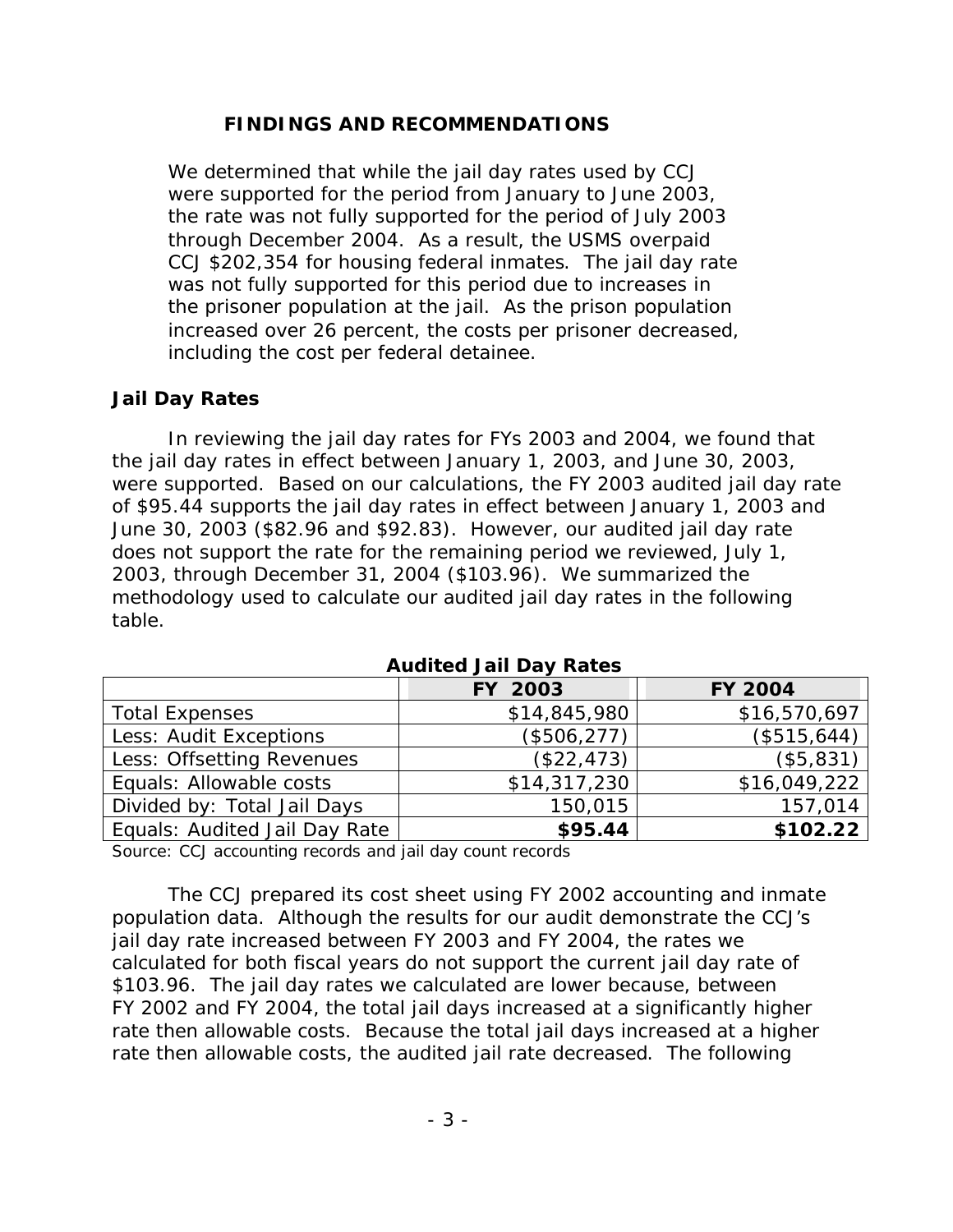table illustrates the relationship between the increase in allowable costs and total jail days.

|                        |                      |                  |                  | <b>Percent Change</b> |             |  |
|------------------------|----------------------|------------------|------------------|-----------------------|-------------|--|
|                        | Reported             |                  |                  |                       |             |  |
| <b>Jail Day Rate</b>   | By CCJ               | <b>OIG Audit</b> | <b>OIG Audit</b> | <b>FY02</b>           | <b>FY02</b> |  |
| <b>Factor</b>          | FY 2002 <sup>5</sup> | FY 2003          | <b>FY 2004</b>   | <b>FY03</b>           | <b>FY04</b> |  |
| Allowable costs        | \$12,940,430         | \$14,317,230     | \$16,049,922     | 10.6                  | 24.0        |  |
| <b>Total Jail Days</b> | 124,465              | 150,015          | 157,014          | 20.5                  | 26.2        |  |
| <b>Jail Day Rate</b>   | \$103.97             | \$95.44          | \$102.22         | (8.2)                 | (1.7)       |  |

**Annual Percentage Increase in Key Jail Day Rate Factors FY 2002 to FY 2004** 

Source: CCJ accounting records and jail day count records

 in growth rates was most significant between FY 2002 and FY 2003. Our rate decreased over 8 percent from FY 2002 to FY 2003 (\$95.44 divided by \$103.97). The following year the audited jail day rate increased from However, the FY 2004 audited jail day rate was \$102.22 compared to the Although allowable costs increased 24 percent from FY 2002 to FY 2004, during the same period the total number of jail days reported by the CCJ increased by over 26 percent. The table above shows the difference audit work demonstrated allowable cost increases of only 10.6 percent between FY 2002 and FY 2003 (\$14,317,230 divided by \$12,940,430). Over the same period, total jail days increased over 20 percent (150,015 divided by 124,465). As a result of these differences in growth rates, the jail day \$95.44 in FY 2003 to \$102.22 in FY 2004. Between FY 2003 and FY 2004, the increase in total jail days began to moderate. The table above depicts an increase in the total jail days from 150,015 in FY 2003 to 157,014 in FY 2004, a 4.7 percent increase (during the same period allowable costs increased from \$14,317,230 to \$16,049,222 – a 12.1 percent increase). \$103.96 jail day rate established July 1, 2003.

According to IGA agreements, including the IGA signed by CCJ officials, recipients of IGA funds are required to notify the USMS of significant variations in inmate population. The USMS defines a significant variation in inmate population as an increase or decrease of 10 percent or more. We found no evidence to indicate the CCJ notified the USMS of the significant variation in its inmate population as the IGA requires.

The CCJ did not notify the USMS of the significant increase in its inmate population, which may have resulted in an adjustment made by the

 $\overline{a}$ 

team in July 2003.  $\sim$  4 -<sup>5</sup> The CCJ's FY 2002 cost sheet reflects adjustments made by a USMS program review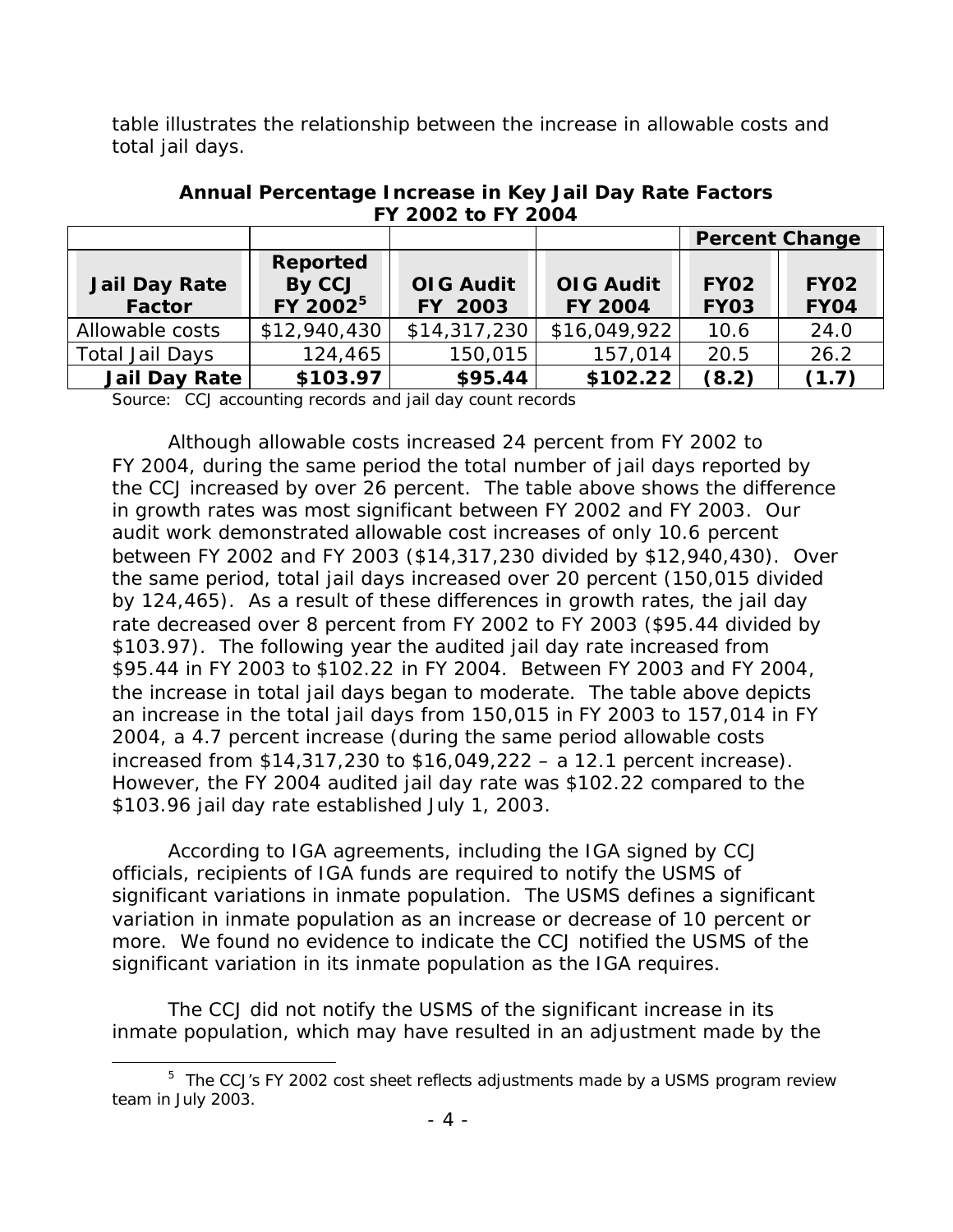made, we found that the USMS overpaid the CCJ by \$202,354. This amount USMS to the approved jail day rate. Because no such adjustment was was determined by calculating the difference between the total billed amount based on the jail day rate within the IGA and the allowable rate we found during our audit. This is summarized in the following table.

|              | <u>Calcalation</u> of Overpayment |                 |                 |                 |                  |           |
|--------------|-----------------------------------|-----------------|-----------------|-----------------|------------------|-----------|
|              |                                   | <b>Current</b>  |                 | <b>Audited</b>  |                  |           |
|              | <b>Days</b>                       | <b>Jail Day</b> | <b>Total</b>    | <b>Jail Day</b> | <b>Total</b>     | Over      |
| <b>FY</b>    | <b>Billed</b>                     | Rate            | <b>Billable</b> | Rate            | <b>Allowable</b> | Payment   |
| 2003         | $16, 141^6$                       | \$103.97        | \$1,678,180     | \$95.44         | \$1,540,497      | \$137,683 |
|              |                                   |                 |                 |                 |                  |           |
| 2004         | 36,955                            | \$103.97        | \$3,842,211     | \$102.22        | \$3,777,540      | \$64,671  |
|              |                                   |                 |                 |                 |                  |           |
| <b>Total</b> |                                   |                 | \$5,520,391     |                 | \$5,318,037      | \$202,354 |

#### **Calculation of Overpayment**

Source: CCJ billing records

#### *Operating Costs*

 $\overline{a}$ 

We examined the accounting records and other documentation provided by the CCJ to support the allowable operating cost component of the jail day rate. OMB A-87 and the USMS cost sheet instructions provide guidance as to which operating costs are allowable and allocable to the IGA. Generally, operating costs recognized as ordinary and necessary are allocable to the federal award. Allowable operating costs must be: (1) authorized under state or local laws and regulations, (2) in accordance with generally accepted accounting principles, and (3) adequately documented.

Operating costs must also benefit federal prisoners to be allowable. For example, because the CCJ provides a work-release program in which federal prisoners do not participate, the costs for the program are not included in determining the allowable operating costs for the IGA. We identified as audit exceptions costs that did not meet the established criteria and deducted these costs from the allowable operating costs of the jail. We also deducted revenue from the operating costs of the prison, as established in guidance for IGAs. The following table summarizes our analysis of the CCJ's FY 2003 operating costs by major cost category, as well as the audit exceptions we identified. An analysis of the FY 2004 costs and audit exceptions follows the FY 2003 analysis.

 $6$  For FY 2003, the days billed reflects only the period for which we could not support the jail day rate, from July 1, 2003, through December 31, 2003. For FY 2004, the days billed includes the days billed for the entire fiscal year.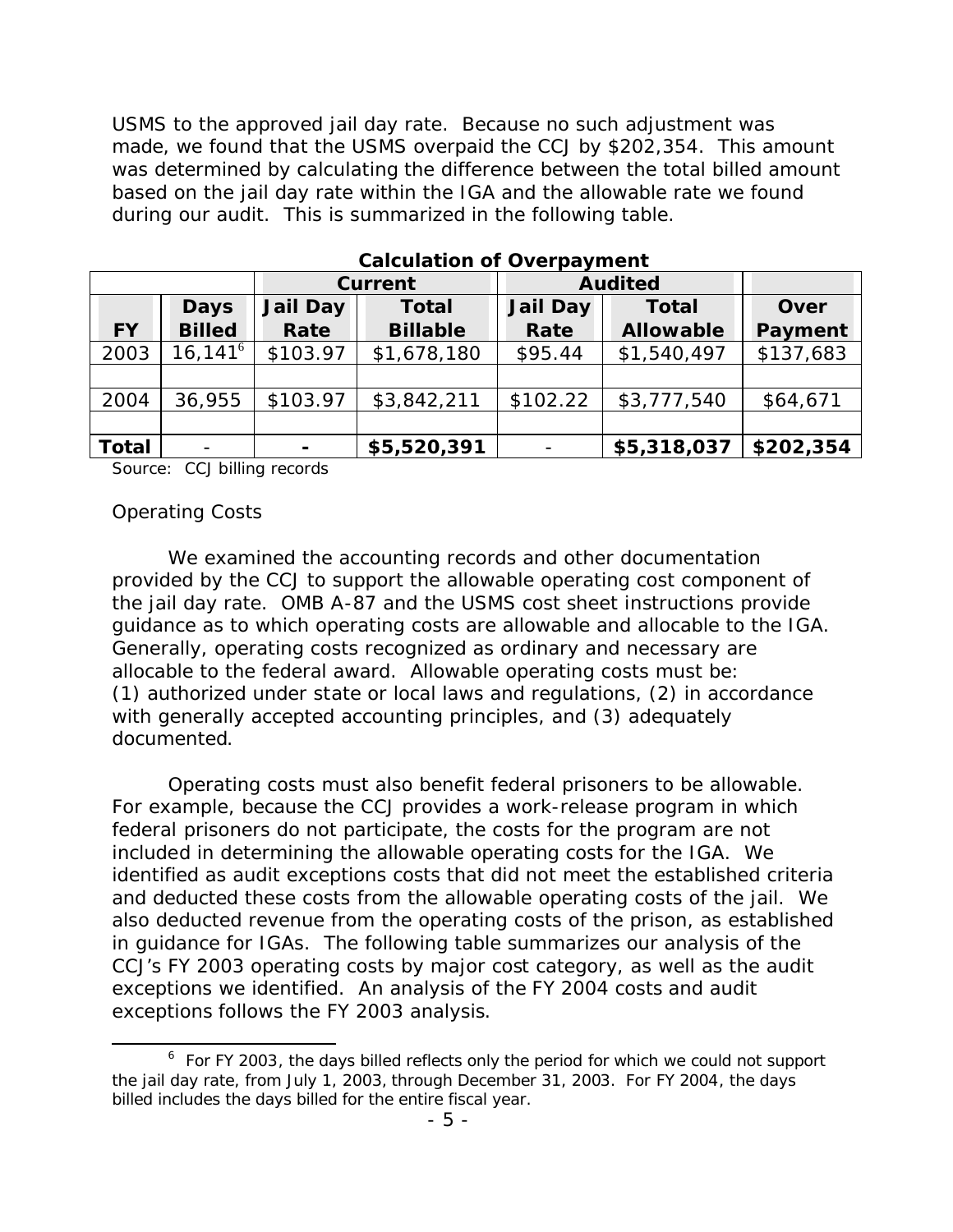|                                     | Costs &           |                   |                  |
|-------------------------------------|-------------------|-------------------|------------------|
|                                     | <b>Offsetting</b> | <b>Less Audit</b> | <b>Allowable</b> |
| <b>Cost Category</b>                | <b>Revenues</b>   | <b>Exceptions</b> | Costs            |
| Salary & Fringe Benefits            | \$8,630,430       | (\$254,035)       | \$8,376,395      |
| Jail Medical Program                | \$2,071,362       | (\$154, 372)      | \$1,916,990      |
| <b>Contact Services</b>             | \$19,269          |                   | \$19,269         |
| <b>Other Direct Operating Costs</b> | \$1,891,388       | (\$97, 870)       | \$1,793,518      |
| Indirect Costs <sup>7</sup>         | \$1,056,464       |                   | \$1,056,464      |
| <b>Bond Interest</b>                | \$801,744         |                   | \$801,744        |
| Equip./Bldg. Depreciation           | \$375,323         |                   | \$375,323        |
| Sub-Total                           | \$14,845,980      | (\$506,277)       | \$14,339,703     |
| Less: Offsetting Revenues           | (\$22,473)        |                   | (\$22,473)       |
| <b>Total</b>                        | \$14,814,157      | (\$506, 277)      | \$14,317,230     |

#### **Analysis of Incurred Costs for FY 2003**

Source: CCJ accounting records

 $\overline{a}$ 

 treatment outside the jail. Finally, we disallowed direct operating costs of For FY 2003, we found audit exceptions totaling \$506,277 of the costs incurred by the CCJ. The exceptions represent 3.4 percent of the CCJ's actual costs, less offsetting revenues. Because the CCJ includes a workrelease program that does not include federal prisoners, \$254,035 in salary and fringe benefit costs associated with the work-release program were disallowed. We also disallowed \$154,372 in medical program costs included by the CCJ because the USMS paid the costs for federal prisoner medical \$97,870 because the costs were associated with the work-release program and idle facilities we identified at the jail. $8$ 

 grant received by the jail. In addition to the \$506,277 we deducted from allowable costs, we also deducted \$22,473 in revenue because the funds represent offsetting revenue that came from a State Criminal Alien Assistance Program (SCAAP)

 $<sup>7</sup>$  We used the CCJ's approved indirect cost plan approved by the USMS.</sup>

<sup>&</sup>lt;sup>8</sup> Idle facilities refer to the unused facilities that are excess to the governmental unit's needs.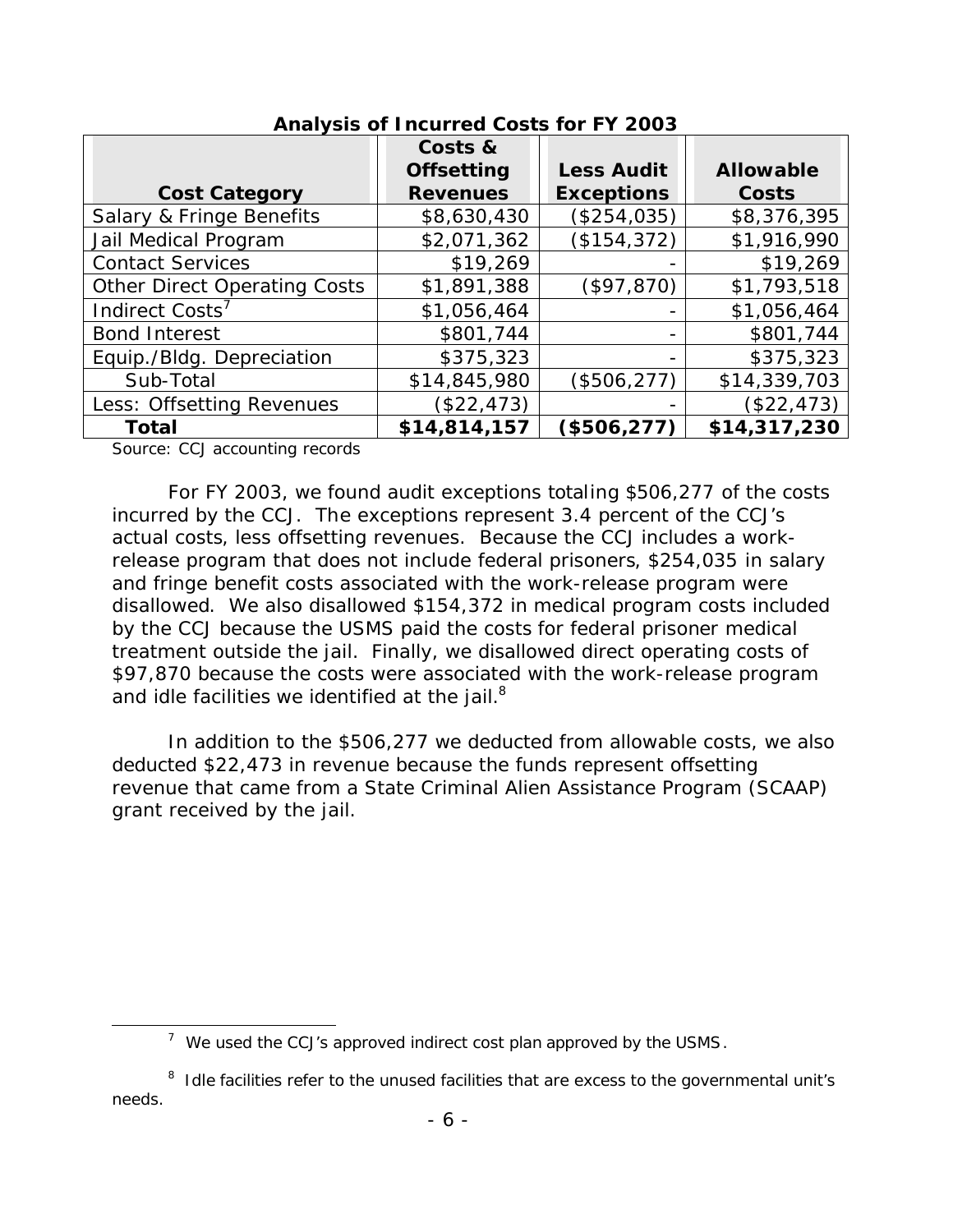|                                     | Costs &           |                   |                  |
|-------------------------------------|-------------------|-------------------|------------------|
|                                     | <b>Offsetting</b> | <b>Less Audit</b> | <b>Allowable</b> |
| <b>Cost Category</b>                | <b>Revenues</b>   | <b>Exceptions</b> | Costs            |
| Salary & Fringe Benefits            | \$9,772,472       | (\$250, 677)      | \$9,521,795      |
| Jail Medical Program                | \$2,285,958       | (\$161, 298)      | \$2,124,660      |
| <b>Contact Services</b>             | \$34,950          |                   | \$34,950         |
| <b>Other Direct Operating Costs</b> | \$2,211,710       | (\$103,669)       | \$2,108,041      |
| Indirect Costs <sup>9</sup>         | \$1,160,384       |                   | \$1,160,384      |
| <b>Bond Interest</b>                | \$729,900         |                   | \$729,900        |
| Equip./Bldg. Depreciation           | \$375,323         |                   | \$375,323        |
| Sub-Total                           | \$16,570,697      | (\$515,644)       | \$16,055,053     |
| Less: Offsetting Revenues           | (\$5,831)         |                   | (\$5,831)        |
| <b>Total</b>                        | \$16,564,866      | (\$515,644)       | \$16,049,222     |

#### **Analysis of Incurred Costs for FY 2004**

Source: CCJ accounting records

For FY 2004, we found audit exceptions totaling \$515,644 of the costs incurred by the CCJ. The exceptions represent 3.1 percent of the CCJ's actual costs less offsetting revenues. The costs of the work-release program that does not include federal detainees was again disallowed, totaling \$250,677 in salary and fringe benefit costs for the program. The medical costs the USMS paid for federal prisoner treatments outside the jail were also disallowed, totaling \$161,298. Finally, the direct operating costs of \$103,669 associated with the work-release program and idle space we identified at the jail were also disallowed.

In addition to the \$515,644 deducted in disallowable costs, \$5,831 was also deducted, again as offsetting revenue from the State Criminal Alien (SCAAP) grant was received by the jail in FY 2004.

#### *Salaries and Fringe Benefits*

 $\overline{a}$ 

To determine if the CCJ properly charged salary and fringe benefit costs to the IGA, we reviewed CCJ's salary and benefit accounting records, tested supporting documentation, and found most salary and benefit costs to be allowable and supportable. The salaries of personnel who perform services that do not benefit federal prisoners are not allowable. Because the jail includes a work-release program that does not benefit federal prisoners, we calculated the audit exceptions noted in the following table. We based our calculations on the number of jail employees supporting the workrelease program. We determined four employees supported the work-

 $9$  The indirect cost base reflects total costs less the exceptions we calculated based on the cost allocation criteria found in OMB A-87.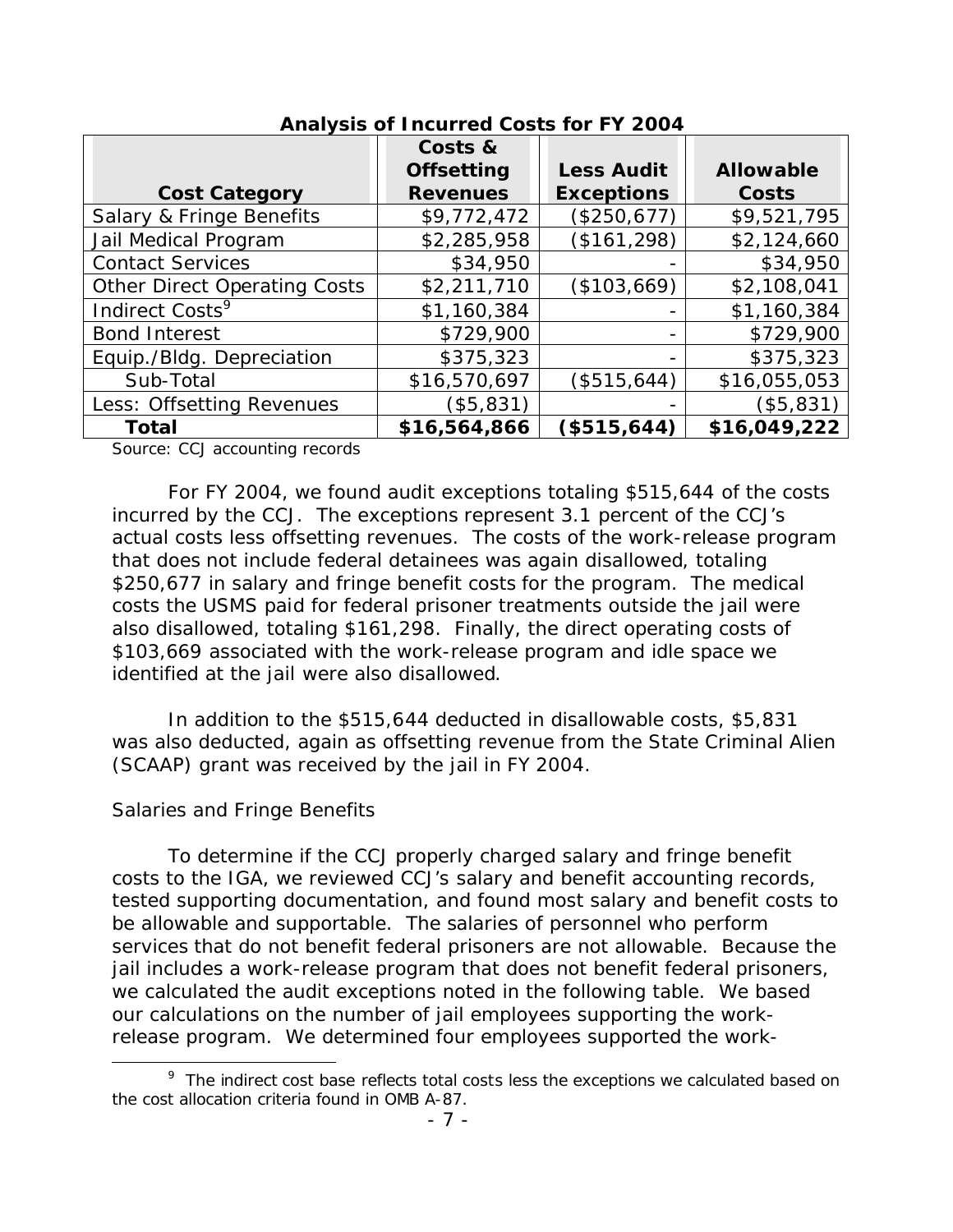prorated portion of salary and benefits for the six part-time employees.<sup>10</sup> percent respectively. We summarized our salary and fringe benefit release program on a full-time basis, and six employees supported the workrelease program on a part-time basis. We took exception to the entire salaries and benefits noted for the four full-time employees and deducted a We calculated the fringe benefit exception based on the ratio of fringe benefits to salary we established for FY 2003 and FY 2004, 28.6 and 27.6 calculations in the following table.

| <b>Salaries and Fringe Benefits</b>          |             |                |  |  |  |
|----------------------------------------------|-------------|----------------|--|--|--|
| <b>Account Type</b>                          | FY 2003     | <b>FY 2004</b> |  |  |  |
| Wages and Salaries (FT) - Jail               | \$5,269,002 | \$6,154,691    |  |  |  |
| Wages and Salaries (PT) - Jail               | \$2,590     | \$146          |  |  |  |
| Overtime - Jail                              | \$1,441,051 | \$1,501,688    |  |  |  |
| <b>Total Salaries and Overtime</b>           | \$6,712,643 | \$7,656,525    |  |  |  |
| <b>Less exceptions</b>                       | (\$197,585) | (\$196,394)    |  |  |  |
| <b>Total Allowable Salaries</b>              | \$6,515,058 | \$7,460,131    |  |  |  |
|                                              |             |                |  |  |  |
| Health Insurance - Jail                      | \$1,125,634 | \$1,222,024    |  |  |  |
| Retirement (MSRS) - Jail                     | \$47,082    | \$67,447       |  |  |  |
| Social Security - Jail                       | \$529,194   | \$599,779      |  |  |  |
| Worker's Compensation - Jail                 | \$165,153   | \$175,160      |  |  |  |
| Deferred Comp. - Jail                        | \$50,724    | \$51,537       |  |  |  |
| <b>Total Fringe Benefits</b>                 | \$1,917,787 | \$2,115,947    |  |  |  |
| <b>Less exceptions</b>                       | (\$56,450)  | (\$54,283)     |  |  |  |
| <b>Total Allowable Fringe Benefits</b>       | \$1,861,337 | \$2,061,664    |  |  |  |
|                                              |             |                |  |  |  |
| <b>Total Allowable Salary &amp; Benefits</b> | \$8,376,395 | \$9,521,795    |  |  |  |

Source: CCJ accounting records

 $\overline{a}$ 

We determined the allowable salary and fringe benefit costs for FY 2003 and FY 2004 totaled \$8,376,395 and \$9,521,795, respectively. For FY 2003, we reduced total salary and fringe benefit expenditures by exceptions totaling \$254,035 (\$197,585 salary and \$56,450 benefits). In FY 2004, we reduced total salary and benefit expenditures by exceptions totaling \$250,677 (\$196,394 salary and \$54,283 benefits). The salaries and

 $10$  We prorated the salaries based on the number of inmates assigned to the workrelease program as a percent of the total inmate population, 8.87 and 8.33 percent for FY 2003 and FY 2004, respectively. The decrease in the percentage of prisoners participating in the work release program also caused a slight decrease in the total salary and benefit exception.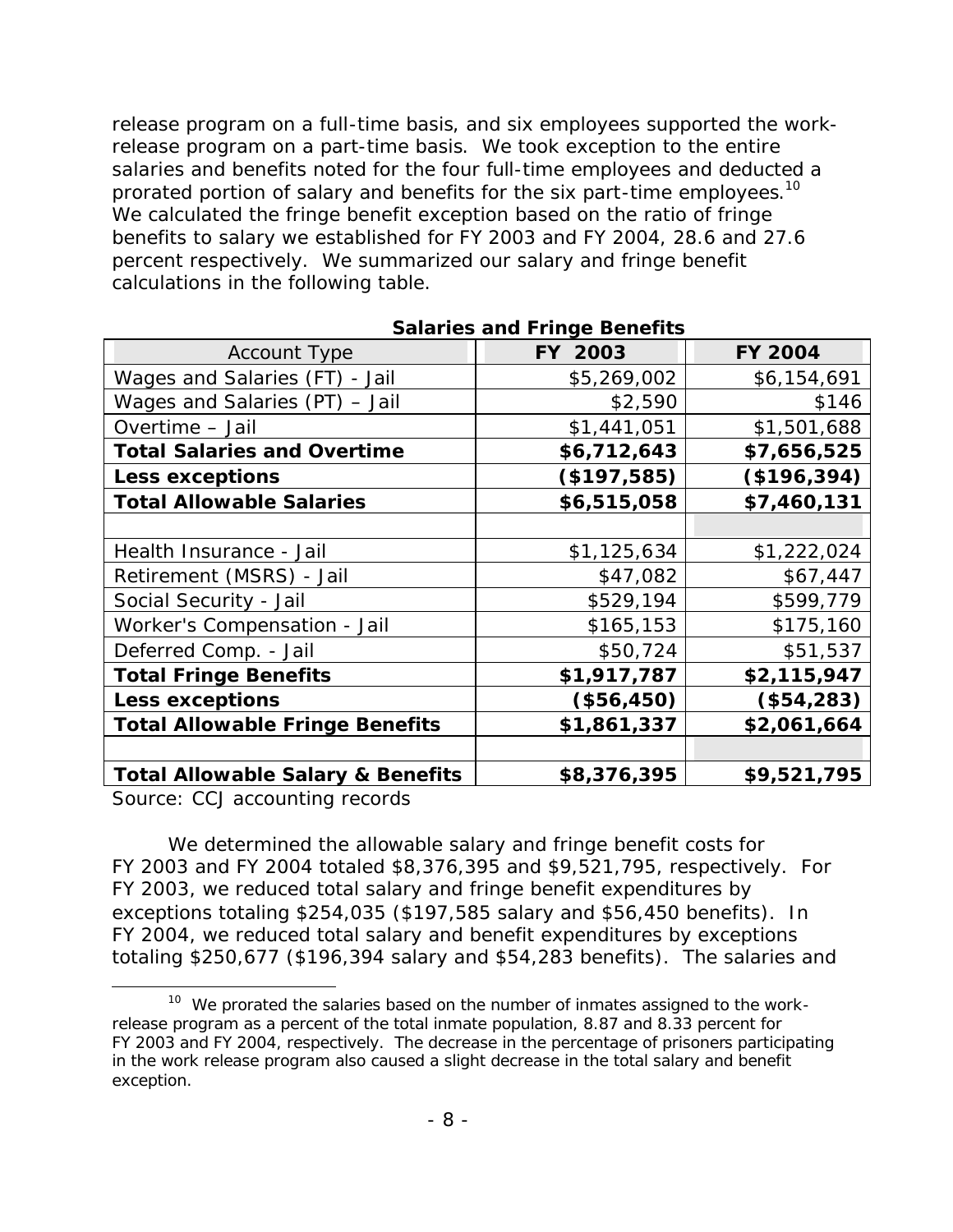benefit exceptions we identified represent the salaries and benefits paid to the employees who support the work-release program. We included the remaining salary and benefit costs of \$8,376,395 (FY 2003) and \$9,521,795, (FY2004) as allowable incurred costs to calculate the jail day rate.

### *Jail Medical Program*

 for inmate medical services outside the jail. We reviewed accounting The IGA establishes standards for the medical care provided to federal inmates. The IGA stipulates that the federal government will pay all costs associated with hospital or health care services provided outside the facility. The CCJ contracts with Correctional Medical Services (CMS) for inmate medical care. The CCJ compiled accounting records that establish the cost records and reduced the jail's total medical costs for services performed outside the facility. A summary of the exceptions we noted to the jail's medical program follows.

| $\blacksquare$                        |              |                |  |  |  |
|---------------------------------------|--------------|----------------|--|--|--|
| <b>Account Type</b>                   | FY 2003      | <b>FY 2004</b> |  |  |  |
| <b>Total Medical Expenditures</b>     | \$2,071,362  | \$2,285,958    |  |  |  |
| Less exceptions                       |              |                |  |  |  |
| Outside of Jail Medical Costs         | (\$136,601)  | (\$132,714)    |  |  |  |
| Pharmacy                              | \$17,7710    | (\$28,584)     |  |  |  |
| <b>Total Exceptions</b>               | (\$154, 372) | (\$161, 298)   |  |  |  |
| <b>Allowable Medical Expenditures</b> | \$1,916,990  | \$2,124,660    |  |  |  |

Source: CCJ accounting records

### *Contract Services*

CCJ's accounting records.<sup>11</sup> Contract services totaled \$19,269 in FY 2003 We found evidence of three contracts in both the cost sheet and the and \$28,584 in FY2004. The contracts included work performed for new employee evaluations, service contracts for elevators, pest control, security, and interpreter services for non-English speaking inmates. We reviewed the contracts, tested accounting records, and obtained evidence that contractors performed the work specified in the contracts. We considered the contracted services consistent with the custody, care, and safekeeping of federal prisoners. Therefore, we took no exception to the costs included in contract services.

<sup>&</sup>lt;sup>11</sup> The Cost Sheet also included reference to the CMS medical services contract. However, we treated this contract as a jail medical cost and addressed it in the Jail Medical Program section of the report.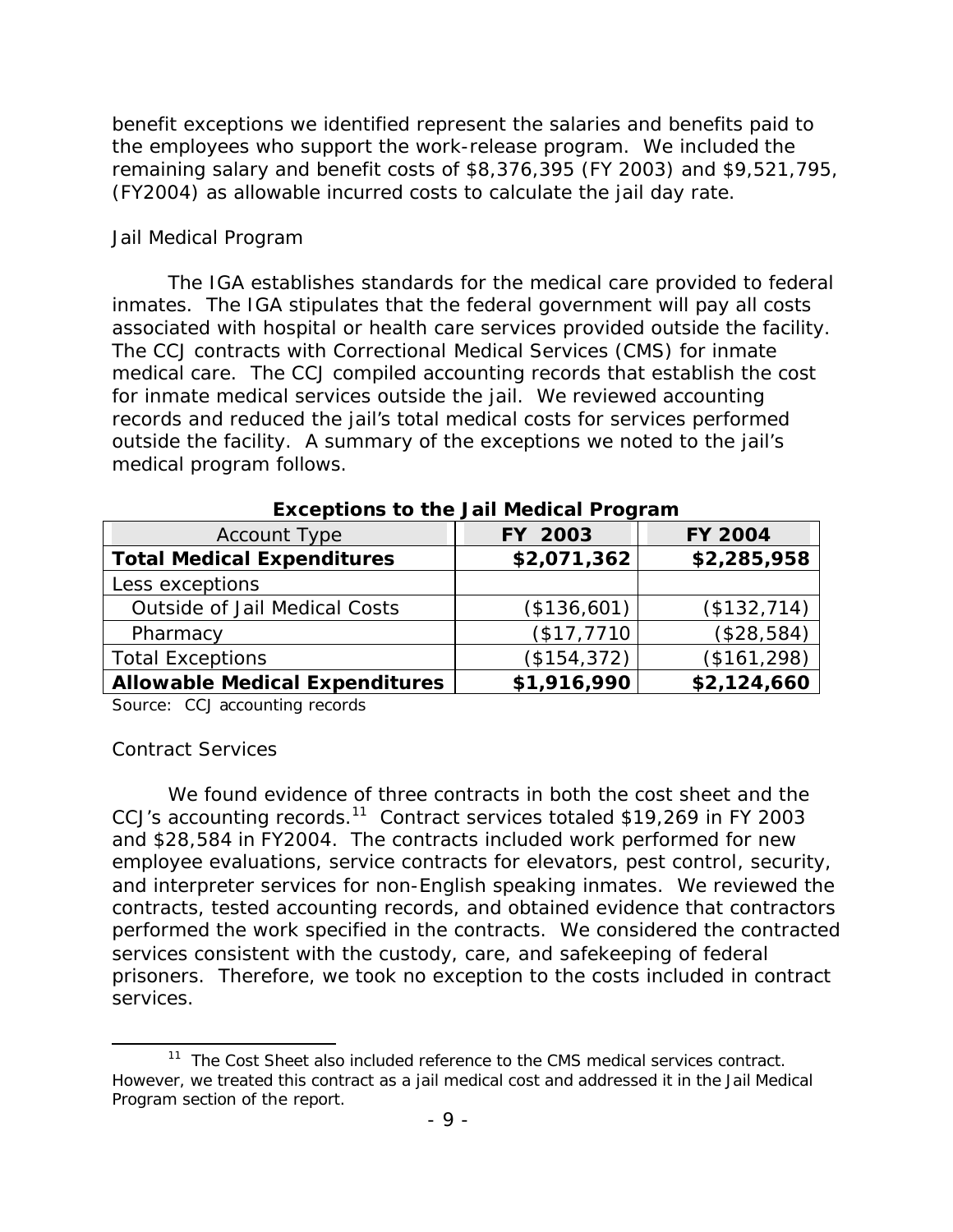## *Other Direct Operating Costs*

 costs we tested, and most costs tested were reasonable and allowable. We facilities unavailable to federal prisoners. Direct Operating Costs must be reasonable and allowable under OMB A-87 guidelines and, according to the cost sheet instructions provided by the USMS, supported by paid invoices and transaction listings or general ledger entries. Costs for separate detention facilities not utilized by federal prisoners, like the CCJ work-release facility, are not allowable. We found paid invoices, transaction listings, or general ledger entries supported the calculated audit exceptions based on two factors, idle facilities at the jail, and the space occupied by the jail's work-release facility that represents

**Idle Facilities (Unallowable)** - are unused or idle facilities that are excess to the government's needs. We toured the jail, interviewed officials, and reviewed square footage documents at the jail. We determined idle square footage to be 6.58 percent of the total jail space. The percentage represents 10,000 feet of idle space we identified, divided by the jail's 152,000 square foot capacity. We applied the 6.58 percent exception to the cost of the jail's utilities and building insurance for both FY 2003 and FY 2004.

**Facilities Unavailable to Federal Inmates (Unavailable) –** The jail's total costs include the operation of the Community Correction Center, the work-release program operated for some jail inmates. Because federal prisoners do not participate in the work-release program and the USMS disallows all costs relating to facilities not available to federal prisoners, we calculated exceptions. We based our exceptions on the average number of inmates assigned to the workrelease program as a percent of the total inmates assigned to the jail. For FY 2003 and FY 2004, we calculated exception percentages of 8.87 and 8.33, respectively. We applied the exceptions to the following other direct operating cost categories: food and kitchen supplies, medical care supplies, bedding and linens, toiletries, and transportation for FY 2003 and FY 2004.

We applied the exceptions to each applicable cost category in FY 2003 and FY 2004 and summarized the results in the following tables.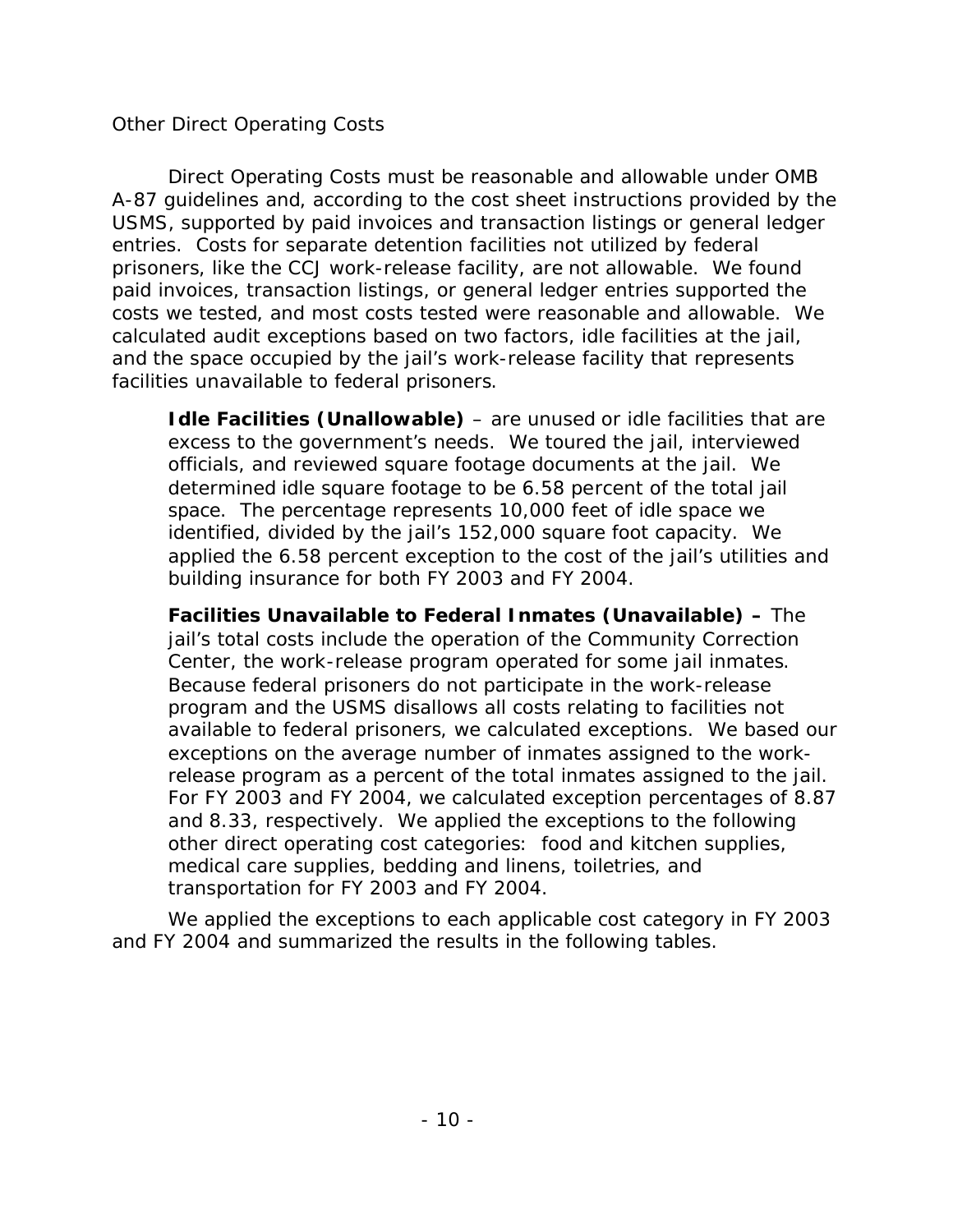|                              | Exceptions        |                              |             |             |
|------------------------------|-------------------|------------------------------|-------------|-------------|
|                              |                   | Unallowable                  | Unavailable | Total       |
| Cost Category                | <b>Total Cost</b> | (6.58%)                      | (8.87%)     | Allowable   |
| Food & Kitchen Supplies      | \$512,872         |                              | (\$45,492)  | \$467,380   |
| Inmate Clothing              | \$59,988          |                              |             | \$59,988    |
| <b>Medical Care Supplies</b> | \$2,999           |                              | (\$266)     | \$2,733     |
| Bedding & Linens             | \$40,810          |                              | (\$3,620)   | \$37,190    |
|                              |                   |                              |             |             |
| <b>Toiletries</b>            | \$16,617          |                              | ( \$1,474)  | \$15,143    |
| Recreation and Education     | \$203,845         |                              |             | \$203,845   |
| <b>Utilities</b>             | \$454,828         | (29, 928)                    |             | \$424,900   |
| <b>Staff Uniforms</b>        | \$62,747          |                              |             | \$62,747    |
|                              |                   |                              |             |             |
| Maintenance of Jail          | \$72,272          |                              |             | \$72,272    |
| Maintenance Supplies         | \$50,606          |                              |             | \$50,606    |
| Office Supplies & Postage    | \$116,020         |                              |             | \$116,020   |
| Telephone & Communications   | \$20,478          | $\qquad \qquad \blacksquare$ |             | \$20,478    |
|                              |                   |                              |             |             |
| Equipment under \$5,000      | \$9,195           |                              |             | \$9,195     |
| Insurance                    | \$227,732         | (\$14,985)                   |             | \$212,747   |
| Transportation               | \$23,730          |                              | (\$2,105)   | \$21,625    |
| <b>Equipment Rental</b>      | \$10,731          |                              |             | \$10,731    |
|                              |                   |                              |             |             |
| Security                     | \$5,262           |                              |             | \$5,262     |
| Dues                         | \$656             |                              |             | \$656       |
|                              |                   |                              |             |             |
| <b>Total</b>                 | \$1,891,388       | \$44,913                     | \$52,957    | \$1,793,518 |

### **FY 2003 Other Direct Operating Costs**

Source: CCJ accounting records

For FY 2003 we identified exceptions for unallowable space (idle facilities) and unavailable space (work-release facilities) totaling \$44,913 and \$52,957, respectively. The exceptions totaled \$97,870 and represent 5.2 percent of the jail's FY 2003 total other direct operating costs. We reduced the Jail's FY 2003 costs of \$1,891,388 by \$97,870 and allowed \$1,793,518 toward the incurred costs used to calculate the jail day rate.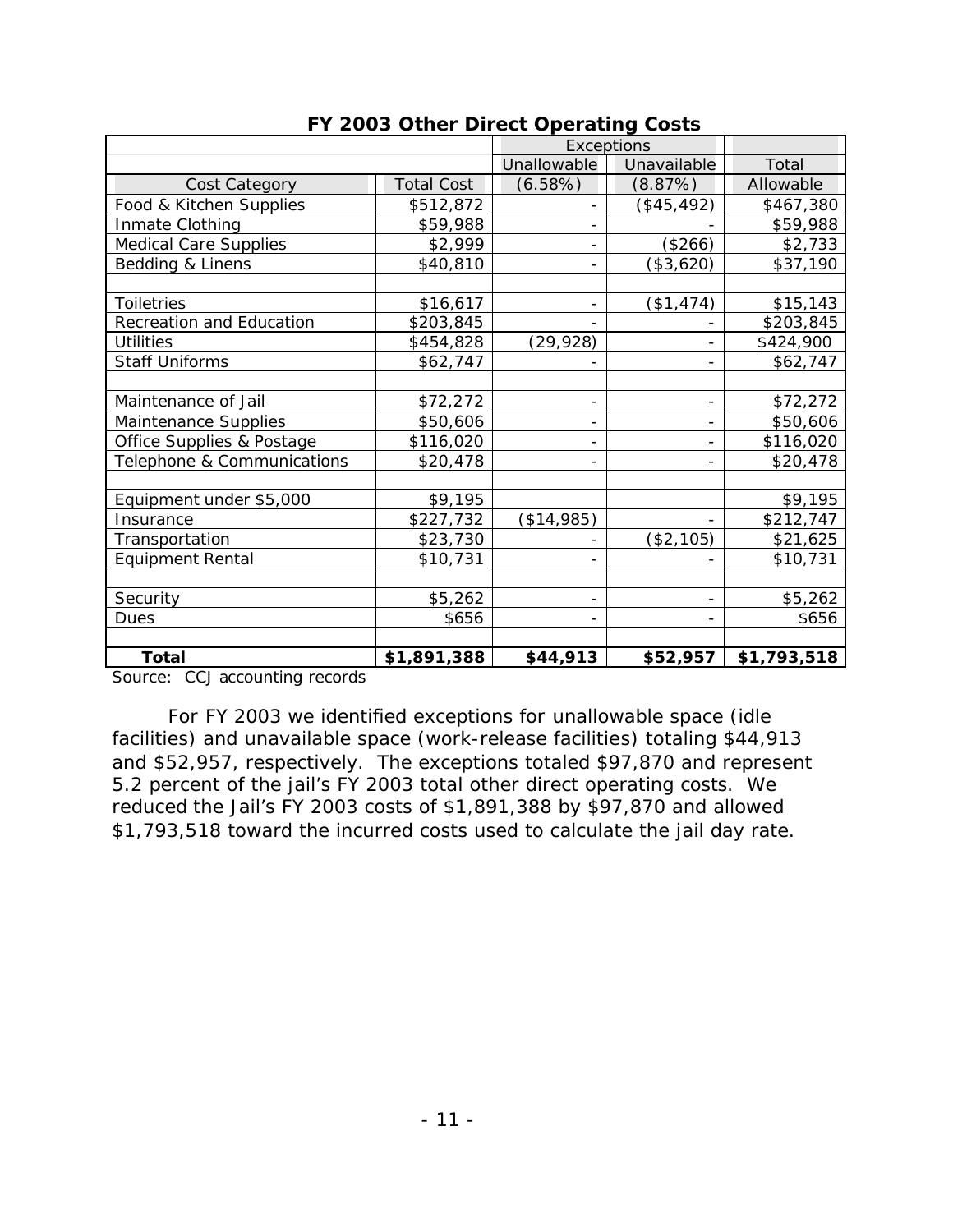|                            | . <u>.</u><br>Exceptions |                   |             |             |
|----------------------------|--------------------------|-------------------|-------------|-------------|
|                            |                          | Unallowable       | Unavailable | Total       |
| Cost Category              | <b>Total Cost</b>        | (6.58%)           | (8.33%)     | Allowable   |
| Food & Kitchen Supplies    | \$557,295                |                   | \$46,423    | \$510,872   |
| Inmate Clothing            | \$55,604                 |                   |             | \$55,604    |
| Medical Care Supplies      | \$593                    |                   | \$49        | \$544       |
| Bedding & Linens           | \$53,246                 |                   | \$4,435     | \$48,811    |
|                            |                          |                   |             |             |
| <b>Toiletries</b>          | \$19,457                 |                   | \$1,621     | \$17,836    |
| Recreation and Education   | \$247,791                |                   |             | \$247,791   |
| <b>Utilities</b>           | \$510,819                | \$33,612          |             | \$477,207   |
| <b>Staff Uniforms</b>      | \$75,040                 |                   |             | \$75,040    |
|                            |                          |                   |             |             |
| Maintenance of Jail        | \$79,714                 |                   |             | \$79,714    |
| Maintenance Supplies       | \$35,575                 | $\qquad \qquad -$ |             | \$35,575    |
| Office Supplies & Postage  | \$86,639                 |                   |             | \$86,639    |
| Telephone & Communications | \$22,382                 |                   |             | \$22,382    |
|                            |                          |                   |             |             |
| Equipment under \$5,000    | \$9,940                  |                   |             | \$9,940     |
| Insurance                  | \$227,037                | \$14,939          |             | \$212,098   |
| Transportation             | \$31,096                 |                   | \$2,590     | \$28,506    |
| <b>Equipment Rental</b>    | \$10,756                 |                   |             | \$10,756    |
|                            |                          |                   |             |             |
| Security                   | \$187,701                |                   |             | \$187,701   |
| Dues                       | \$1,025                  |                   |             | \$1,025     |
|                            |                          |                   |             |             |
| <b>Total</b>               | \$2,211,710              | \$48,551          | \$55,118    | \$2,108,041 |

### **FY 2004 Other Direct Operating Costs**

Source: CCJ accounting records

For FY 2004, we identified exceptions for unallowable space (idle facilities) and unavailable space (work-release facilities) totaling \$48,551 and \$55,118, respectively. The exceptions totaled \$103,669 and represent 4.7 percent of the jail's FY 2003 total other direct operating costs. We reduced the jail's FY 2003 total costs of \$2,211,710 by \$103,669 and allowed \$2,108,041 toward the incurred costs used to calculate the jail day rate.

### *Indirect Costs*

According to OMB A-87, the CCJ is required to have an approved cost plan. The plan must be consistent, fair, and reasonable, and it must directly identify expenses to cost objectives as much as possible. The plan should allocate costs on a basis that clearly demonstrates the method of accumulating indirect costs. We found the CCJ developed an indirect cost plan and the USMS modified and approved it. The plan established overhead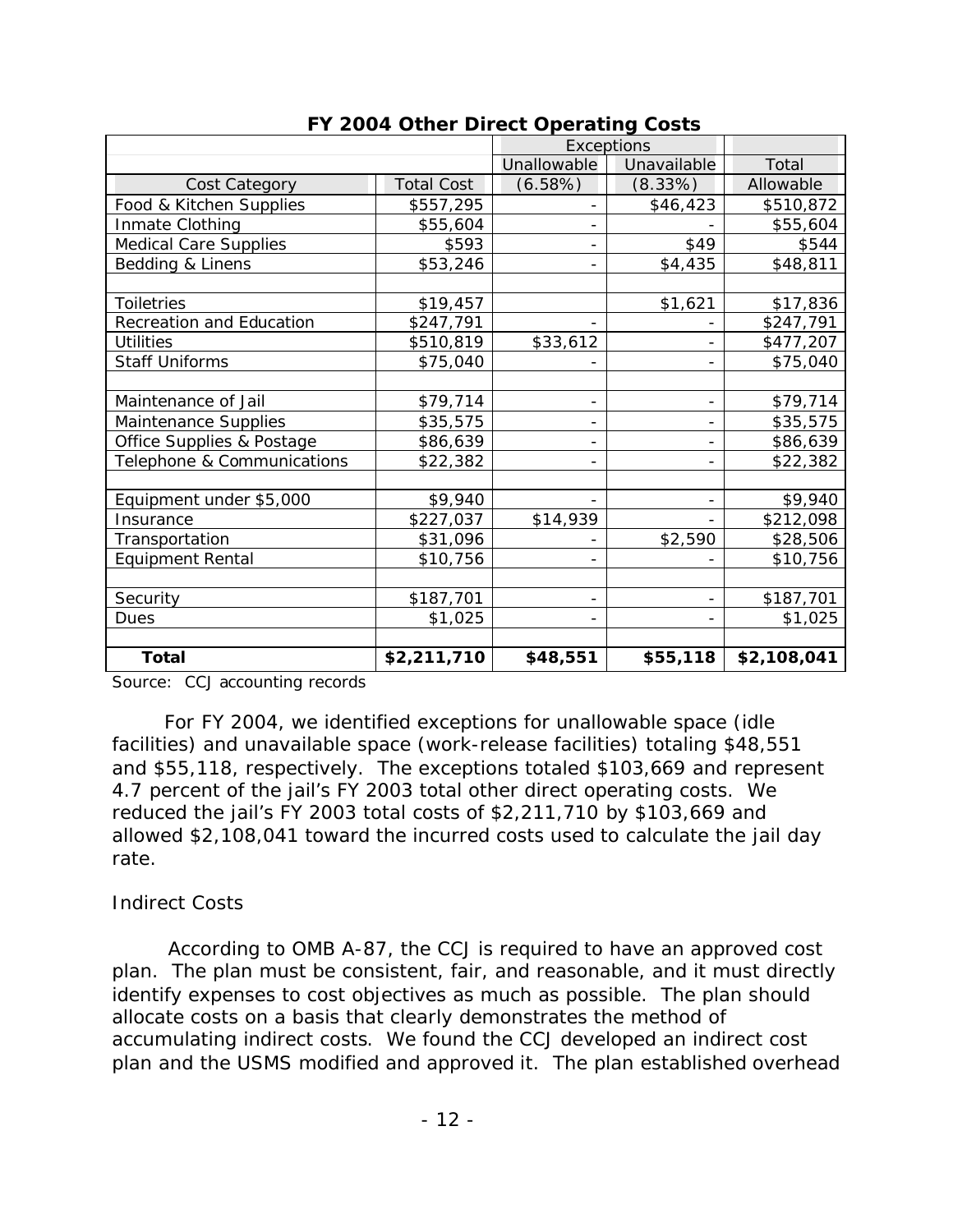CCJ's indirect cost plan met the OMB A-87 requirement. We included cost rates for the salaries and benefits of the following employee groups: (1) administrative employees employed by the sheriff's office, (2) administrative employees employed by the county, (3) maintenance workers employed by the county, and (4) mechanical workers employed by the county. We tested the indirect cost plan against county employment records and verified costs claimed to accounting records. We concluded the indirect costs of \$1,056,464 (FY 2003) and 1,160,384 (FY 2004) with no exceptions to the calculation of the jail day rate.

## *Bond Interest*

The USMS's cost sheet instructions allow bond interest deductions on building renovations completed after October 1980. Interest payments are allowable, but payments applied against the principle are not permitted. The county issued a bond in 1991 to fund construction at the jail. We obtained the bond amortization schedule from the county's Finance Director, verified costs were not associated with the principle payments, and allowed bond interest costs of \$801,744 (FY2003) and \$729,900 (FY2004) without exception.

## *Equipment and Building Depreciation*

The USMS defines equipment as an article of non-expendable tangible personal property having a useful life of more then 1 year and an acquisition cost that equals the lesser of the capitalization level established by the governmental unit for financial statement purposes or \$5,000. For equipment that supports IGA-related activities, the USMS allows costs through a depreciation or use allowance. If the jail does not have formalized equipment depreciation policies, the USMS uses a use-allowance factor of six and two-thirds percent.

The USMS allows a depreciation cost for all buildings supporting IGArelated activities. If the jail does not have formalized building depreciation policies, the USMS uses a use-allowance factor that is not to exceed two percent.

We verified the equipment and buildings that supported the IGA. We found no evidence of equipment or building depreciation schedules. Therefore, we used the USMS standard factors of six and two thirds percent for equipment (15-year schedule) and two percent for buildings (50-year schedule) to calculate depreciation. We calculated total depreciation costs as follows.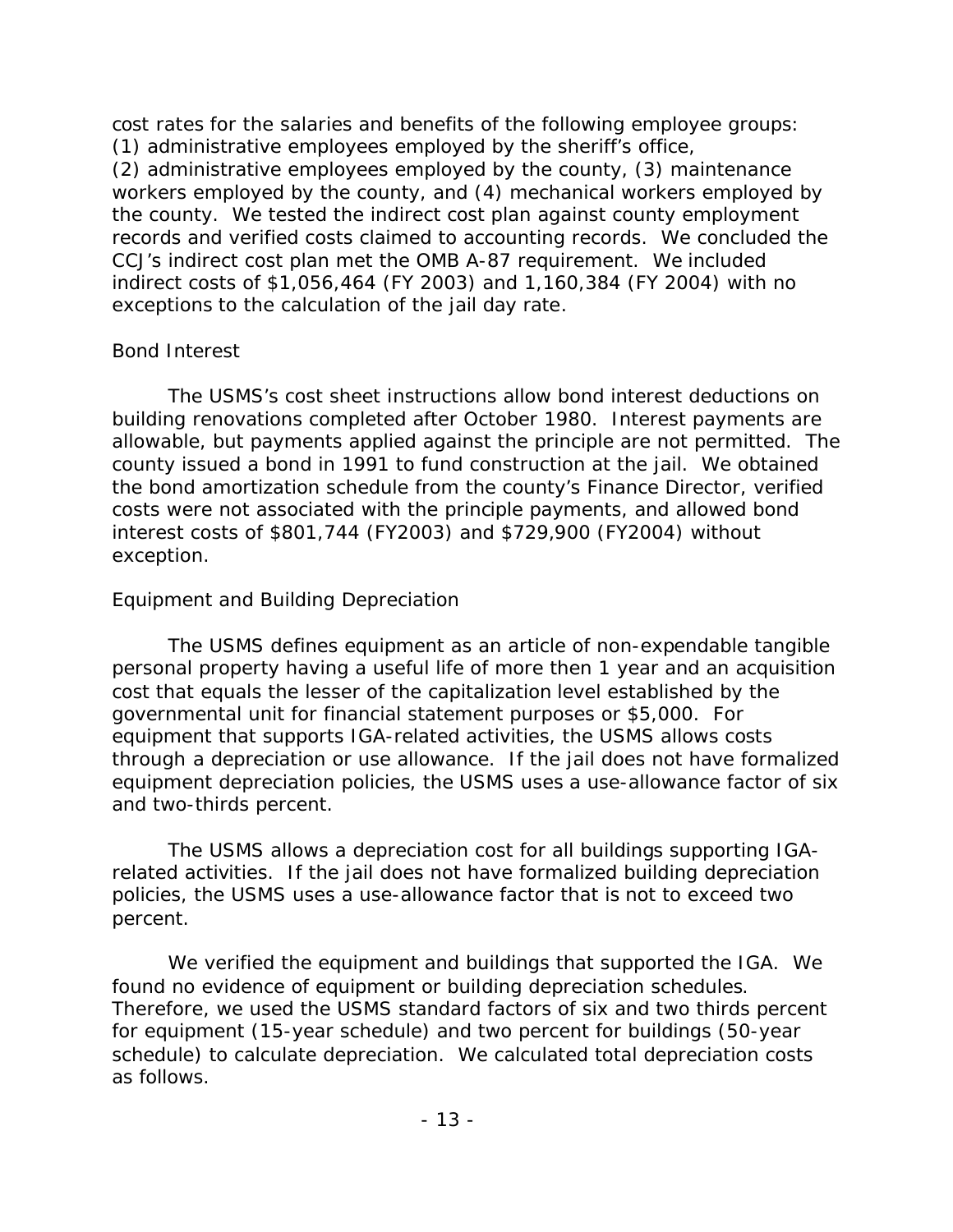| Fiscal Years 2003 and 2004          |                            |  |  |
|-------------------------------------|----------------------------|--|--|
| <b>Equipment</b>                    | <b>Annual Depreciation</b> |  |  |
| Equipment Supporting the IGA        | \$55,205                   |  |  |
| USMS Depreciation Factor @ .067     | $($55,205 \ X.067)$        |  |  |
| <b>Total Equipment Depreciation</b> | \$3,699                    |  |  |
| <b>Building</b>                     |                            |  |  |
| <b>Buildings Supporting the IGA</b> | $$18,581,175^{12}$         |  |  |
| USMS Depreciation Factor @ .020     | (\$18,581,175 X.020)       |  |  |
| <b>Total Building Depreciation</b>  | \$371,624                  |  |  |
|                                     |                            |  |  |
| <b>Total Depreciation Allowance</b> | \$375,323                  |  |  |

### **Annual Equipment and Building Depreciation Fiscal Years 2003 and 2004**

Source: CCJ accounting records and USMS report

Because the depreciation schedule remained constant for both FY 2003 and FY 2004, we allowed depreciation costs of \$375,323 in each year toward the incurred costs used to calculate the jail day rate. We made no exception to depreciation costs.

#### *Offsetting Revenue*

OMB A-87 requires a credit or offset for transactions that reduce the costs allocable to federal grants. We tested revenue accounts and found the CCJ received offsetting revenue from a federal SCAAP grant. We reduced the costs used to calculate the jail day rate by the amount of the SCAAP grants (\$22,473 in FY 2003 and \$5,831 in FY 2004).

### **Conclusion**

 $\overline{a}$ 

 conditions of the IGA. However, while the costs used to support the did not report the increase to the USMS as the IGA requires. The increase in In our judgment, the CCJ complied with most of the terms and detention and care of federal inmates met the financial management standards we tested, and the total dollars billed to the USMS were accurate, the jail day rate was not current or accurate. We found the CCJ experienced an increase in its inmate population in excess of 10 percent, and CCJ officials the inmate population caused a significant increase in the total number of jail days and, as a result, the audited jail day rate we established was significantly lower then the current jail day rate. Therefore, the USMS

 $12$  We reduced the original cost of the building by a \$2,800,000 federal construction grant received by the jail.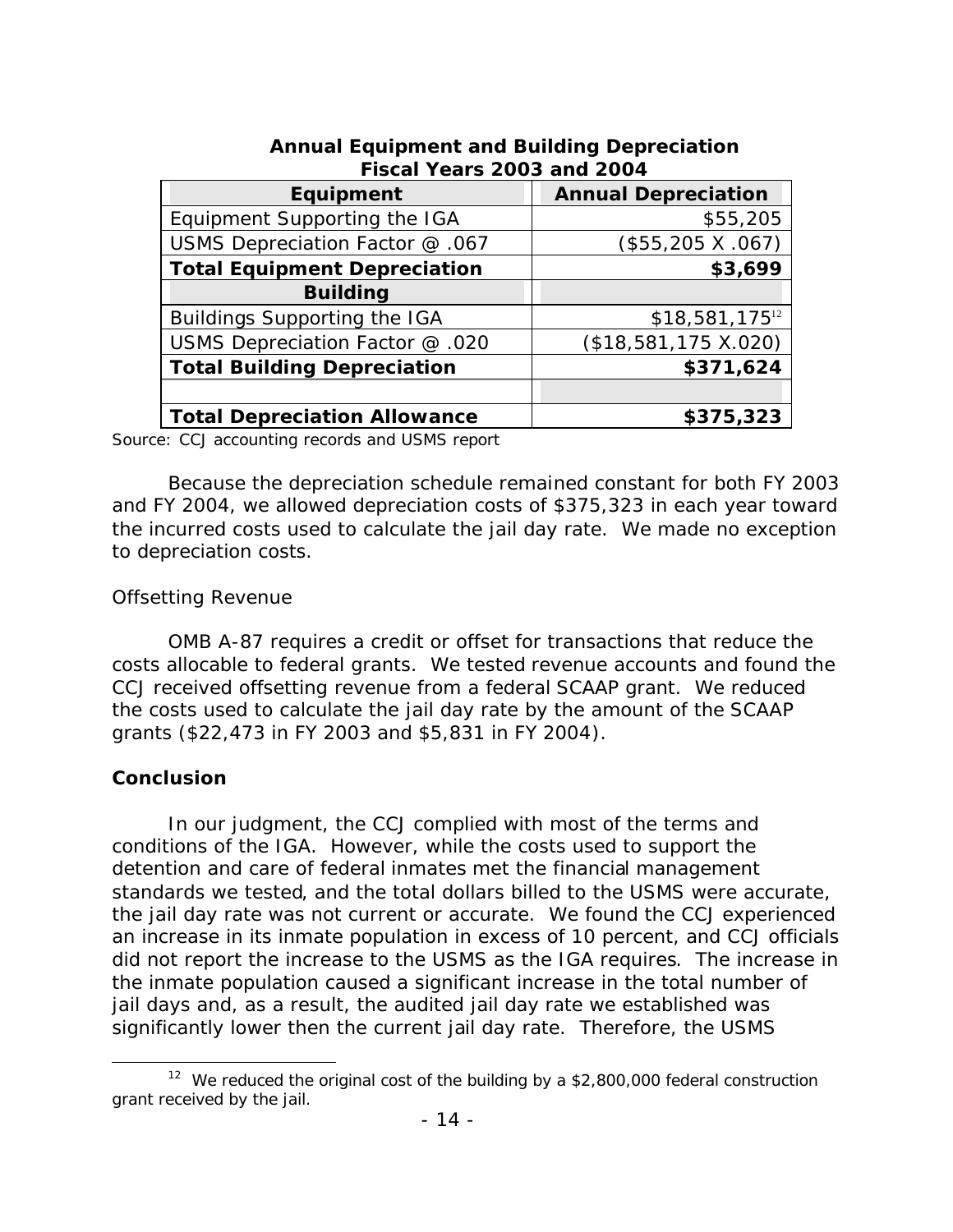overpaid for the care and housing of federal inmates during the 2 years we audited, resulting in questioned costs of \$202,354.

## **Recommendations**

We recommend that the USMS:

- 1. Remedy the \$137,683 in questioned costs because the USMS overpaid for the detention of federal prisoners in FY 2003.
- 2. Remedy the \$64,671 in questioned costs because the USMS overpaid for the detention of federal prisoners in FY 2004.

## **Auditee Comments**

We conducted an exit briefing with a CCJ official. We discussed the objectives of our audit and our findings. The CCJ official agreed with our findings and recommendations regarding the non-current and inaccurate jail day rates for FY 2003 and FY 2004. The official acknowledged the IGA requirement to report changes in inmate population in excess of 10 percent. However, the official said the county overlooked this reporting requirement and did not report the significant changes in the inmate population to the USMS.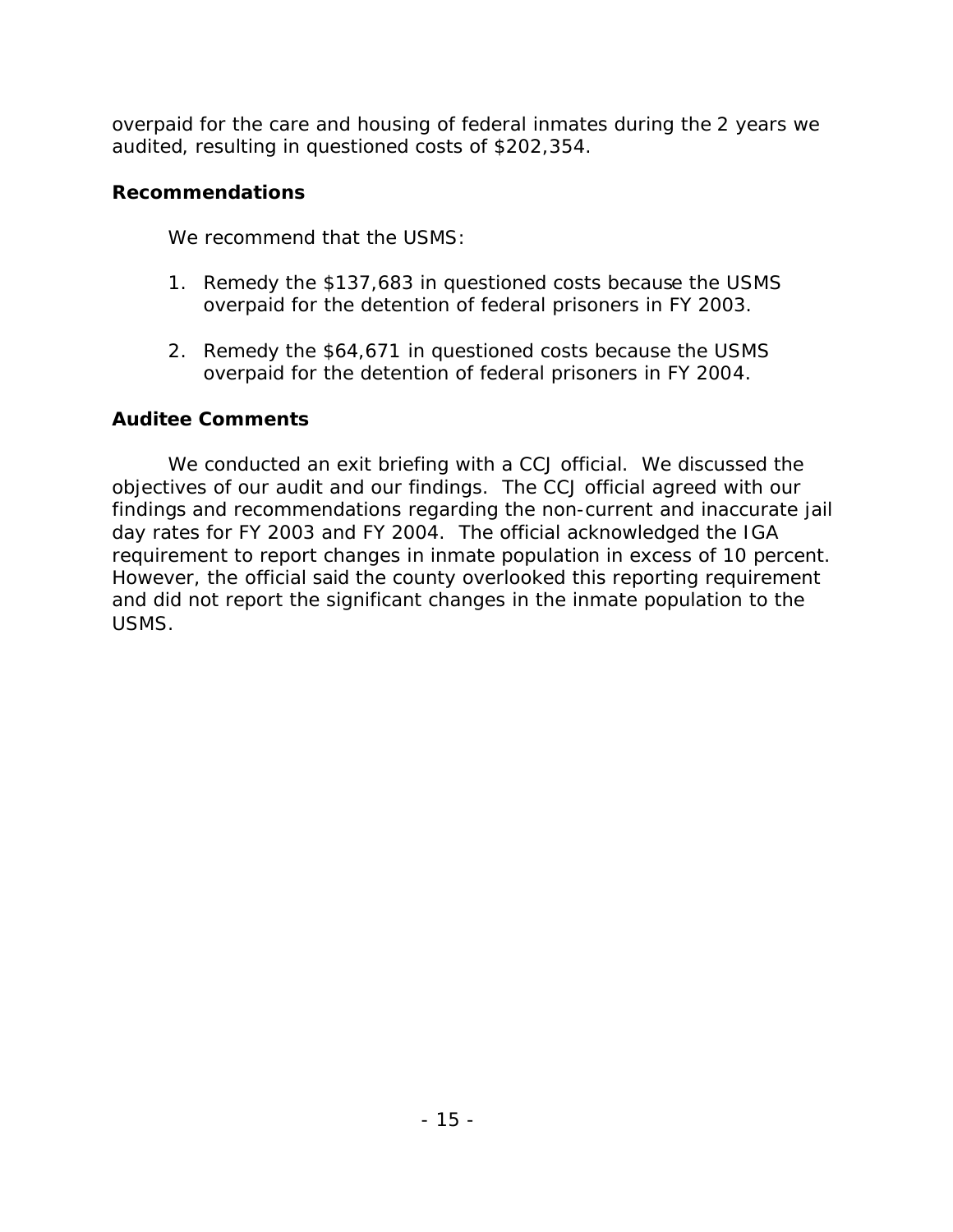### **OBJECTIVES, SCOPE, AND METHODOLOGY**

 used to support the detention and care of inmates were allowable, allocable, The objectives of our audit, for the 2 years we tested, were to determine if: (1) the jail day rate was current and accurate, (2) the costs and reasonable under OMB Circular A-87, *Cost Principles for State, Local, and Indian Tribal Governments*, and (3) the total dollars billed to the USMS were accurate.

We conducted our audit in accordance with Government Auditing Standards and included such tests as were considered necessary to accomplish our objectives. Our audit concentrated on the two most recent fiscal years completed at the start of our audit, FY 2003 and FY 2004. The IGAs we audited included agreement number J-A36-M-006, effective in January 1997, and the three modifications to the agreement that occurred between calendar years 1999 through 2003.

We did not test internal controls for the CCJ as a whole or specifically for the IGA we audited. The CCJ received an audit as part of a countywide audit conducted by an independent Certified Public Accountant. The accountant published the results of this audit in the Single Audit Reports that accompanied the Comprehensive Annual Financial Report for the year ended December 31, 2004. We reviewed the independent auditor's assessment to determine if the accountant identified control weaknesses or significant noncompliance issues that related to the CCJ. We also reviewed the results of a USMS program review of the CCJ jail day rate conducted in July 2003.

 In addition to funding the care and housing of prisoners the IGA included limited funding for transportation and stationary guard services for federal prisoners committed to medical facilities. We tested supporting documentation for guard services.

In conducting our audit, we performed sample testing in five areas. verify receipts, disbursements, and purchase orders. We tested three non-We judgmentally selected sample disbursements totaling \$1,103,339 to medical insurance policies relating to vehicle, liability, and building insurance to verify each policy was operationally necessary and properly allocated to the IGA. We tested pay and personnel records for 15 CCJ employees to verify time worked and the proper allocation of salary and benefits. We selected a sample of five equipment items included as costs allocated to the IGA to verify the equipment was in use and in good working order. For 2 of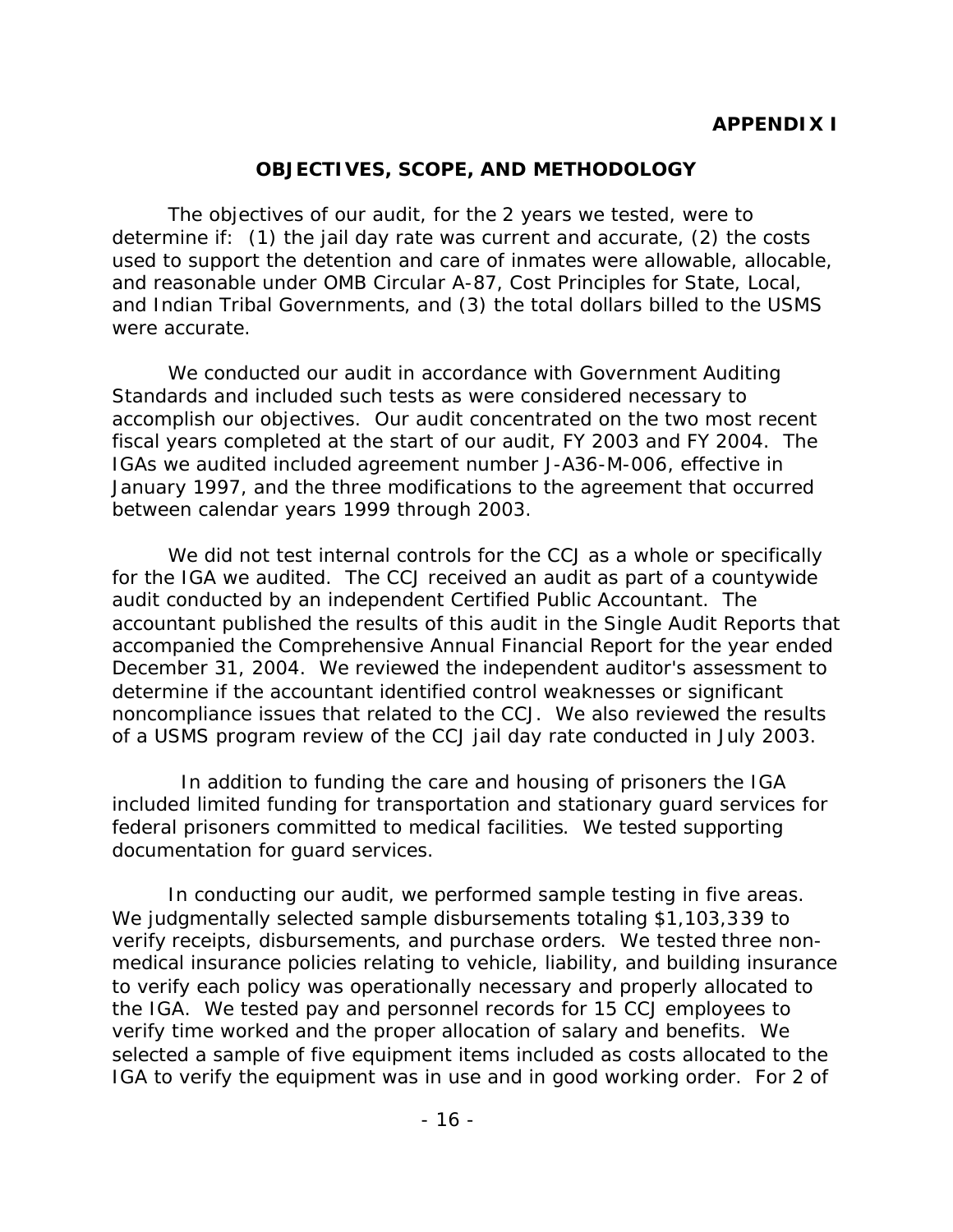the 24 months we tested, we verified the number of jail days reported by the CCJ to supporting documentation maintained by the USMS.